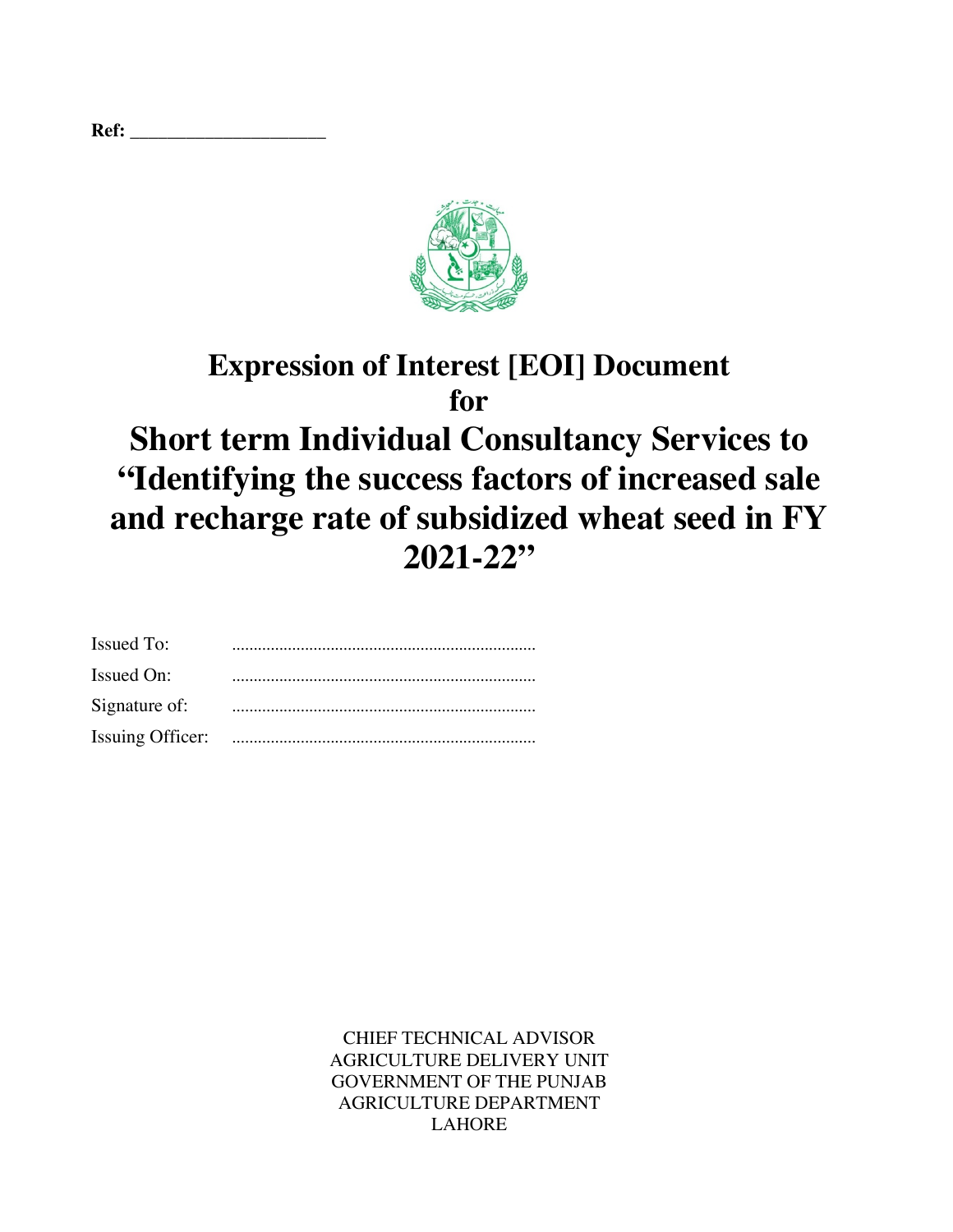# **SECTION – I**

# **INTRODUCTION**

### **1.1 DEFINITIONS**

In this document, the following terms shall be interpreted as defined bellow:

| Procuring Agency:         | Chief Technical Advisor (ADU), Agriculture Department,        |
|---------------------------|---------------------------------------------------------------|
|                           | Government of the Punjab, Lahore, Pakistan.                   |
| Applicant:                | Means any individual/ person, that is eligible, has the       |
|                           | expertise and ability to undertake the Assignment as per the  |
|                           | requirements of this EOI Document and has not been            |
|                           | blacklisted/debarred by any public sector organization or     |
|                           | department anywhere.                                          |
| Assignment/Scope of Work: | Means the works to be undertaken and services to be.          |
|                           | provided by the Applicant in accordance with this EOI         |
|                           | Document upon being selected as a successful bidder after     |
|                           | the bidding process to be conducted.                          |
| Due Date:                 | The date mentioned in advertisement as deadline for           |
|                           | submission of EOI application.                                |
| EOI:                      | Expression of Interest to be submitted by the Applicants      |
|                           | containing the information as set out and required under this |
|                           | <b>EOI</b> Document.                                          |
| E-Voucher                 | shall mean the voucher recommended by GoPb with               |
|                           | specifications having subsidy number printed on it            |
| Division                  | DG Khan, Bahawalpur, Sahiwal and Gujranwala Division          |

### **1.2 BACKGROUND OF THE PROJECT**

Keeping in view the importance of agriculture sector in the economy, the government has launched Prime Minister's National Agriculture Emergency Program. Objective of the program is to increase agriculture productivity significantly over the next five years to turn around the sector. Pakistan has the potential to drastically increase aggregate production of major crops but the gap in the yield per acre between progressive and ordinary farmers is double due to lack of application of certified seed and other factors.

Quality & certification of seed has a direct and significant bearing on productivity. The application for certified seed has not, however, been easily adopted/accepted by farmers because of intricacies of technology and practices connected with it. Therefore, in order to raise productivity of crops on a sustainable basis, it is necessary to promote production and use of certified seed.

Government of Punjab in collaboration with Federal Government will give direct Subsidies through E-voucher system۔. This direct subsidy will be provided on the purchase of certified seed from dealers of pre-qualified Suppliers.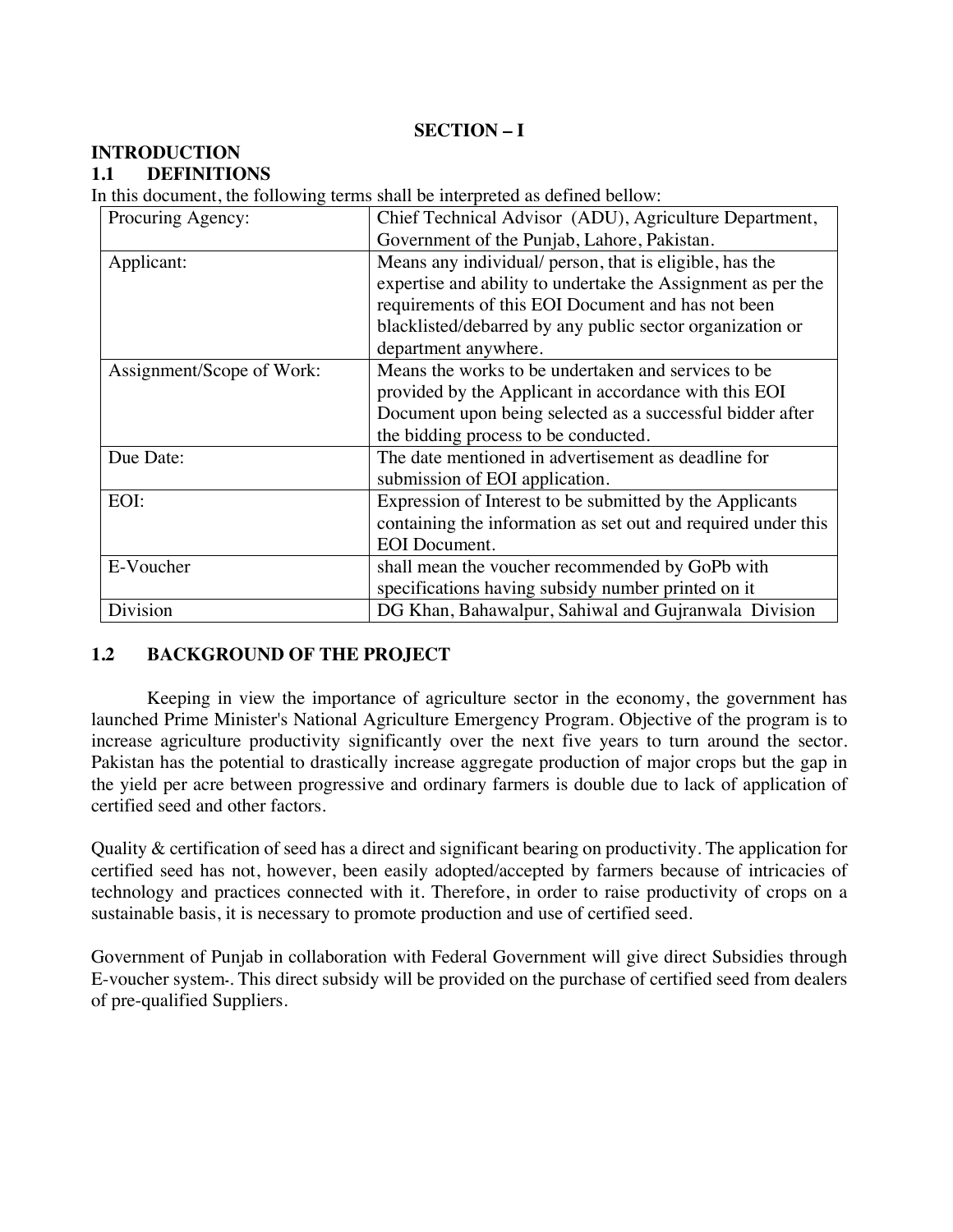# **1.3 SCOPE OF ASSIGNMENT**

Individual Consultant will provide following services in following divisions. An applicant/consultant can apply for one Division only, having domicile form the district of division in which consultant has expressed his/her interest

| <b>Service Name</b>                                                                 | <b>Description</b>                                                                                                                                                     |
|-------------------------------------------------------------------------------------|------------------------------------------------------------------------------------------------------------------------------------------------------------------------|
| <b>Identifying the success</b><br>factors of increased sale<br>and recharge rate of | • Conducting detail Wheat seed subsidy survey in DG<br>Khan, Bahawalpur, Sahiwal and Gujranwala division<br>Impact of certified seed on Crop productivity<br>$\bullet$ |
| subsidized wheat seed in<br>FY 2021-22                                              | • Farmer Awareness about E-voucher system                                                                                                                              |

# **1.4 Implementation arrangements of Distribution of E- Voucher Subsidy**

- i. PITB/ Technology partner will develop an online portal for generating unique codes for seed Supplier/distributor/companies.
- ii. Seed companies shall place request for generating unique codes before Agriculture Department (GoPb) along with mandatory documents required by the department for permitting generation of unique codes in accordance to quantity of seed imported/produced.
- iii. GoPb after approval of request shall intimate PITB/ technology partner to add capping of seed Company on online portal for generating unique codes and will inform seed Company.
- iv. Seed Company, then, will generate unique codes from online portal but will not have access to view the codes' list in order to minimize human intervention.
- v. Seed Companies will have an agreement with a Security Label Supplier Company for printing unique codes.
- vi. Security Label Supplier shall have access for downloading unique codes generated by the Seed Company.
- vii. Seed suppliers shall place Purchase order to Security Label Supplier.
- viii. Security label supplier will prepare the security labels with unique codes according to the given specifications and deliver to the Seed Company.
- ix. Seed supplier will durably affix the security label on the inside of the bag beore filling seed so that part of it is visible above the seam after stitching.
- x. Farmer will scratch the code and send secret code with CNIC on a short code dedicated for GoPb to PITB/technology partner.
- xi. PITB/technology partner will verify the secret code and CNIC of the farmer.
- xii. CNIC of Registered farmer will be shared with Branchless Banking Operator by PITB/technology partner.
- xiii. The farmer will receive instructions by SMS about subsidy amount
- xiv. Loaded voucher can be redeemed from Mobile merchants (BBO) retailers
- xv. Non-registered farmer will receive instructions to get himself registered through a local Agriculture Officer or through Agri. help line and follow step I to V.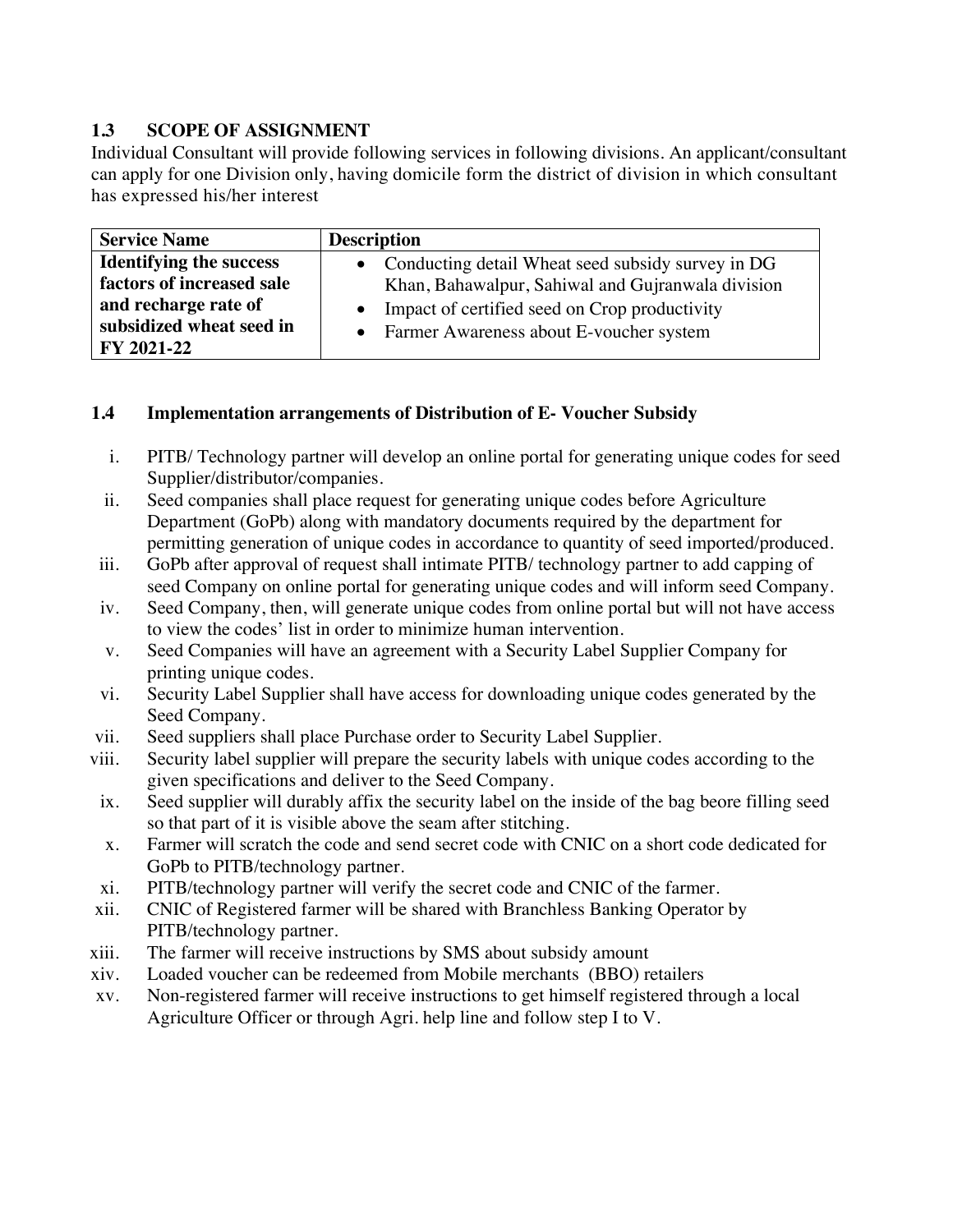# **SECTION – II INSTRUCTIONS TO APPLICANTS**

# **FRAUD & CORRUPTION**

- i. The Procuring agency requires that the Applicant observes the highest standard of ethics in relation to submission of EOI for short-listing and further documents required for short-listing and thereafter.
- ii. The Procuring agency will reject a proposal for short-listing if it determines that the Applicant has directly or through an agent, engaged in corrupt, fraudulent, collusive, coercive or obstructive practices in competing for the contract in question and will declare the applicant ineligible, either indefinitely or for a stated period of time.
- iii. Any misinformation, forged / fake documents / statements etc. will lead to disqualification at short listing stage in addition to any other action as per law.

# **ELIGIBILITY**

An Applicant or any of its Members, declared Insolvent/blacklisted / debarred by any public-sector organization or department in Pakistan shall be ineligible for short-listing.

The applicants should belong to eligible countries as per current policies of the Federal Government of Pakistan.

# **LANGUAGE**

Language of this EOI and subsequent all processes and correspondences shall be English.

# **EOI ADVERTISEMENT**

The EOI advertisement shall form an integral part of the EOI Document.

# **CLARIFICATIONS IN RELATION TO EOI DOCUMENTS**

- i. An Applicant requiring any clarification in relation to the EOI Document shall contact The Procuring Agency in writing at the address indicated in this EOI Document.
- ii. The Procuring Agency will respond in writing to any request for clarification provided that such request is received no later than ten (10) days prior to the deadline/Due Date for submission of the EOI.

# **AMENDMENTS IN EOI DOCUMENTS**

- i. At any time prior to the deadline for submission of EOI, The Procuring agencymay amend the EOI Document by issuing an addendum.
- ii. Any addendum issued shall be part of EOI Document.
- iii. To give Applicants reasonable time to take an addendum into account in preparing their applications, The Procuring agencymay, at its discretion, extend the deadline for the submission of applications.
- iv. No objection shall be entertained regarding the terms & conditions of this EOI Document after deadline for submission of EOI.

# **CHANGE IN INFORMATION PROVIDED TO PRE-QUALIFICATION AGENCY**

The Applicant shall immediately report to the Procuring agency in writing any change in the information provided in its EOI. The determination of whether the change is material/services shall be in Procuring Agency's sole and exclusive discretion and any material change could also lead to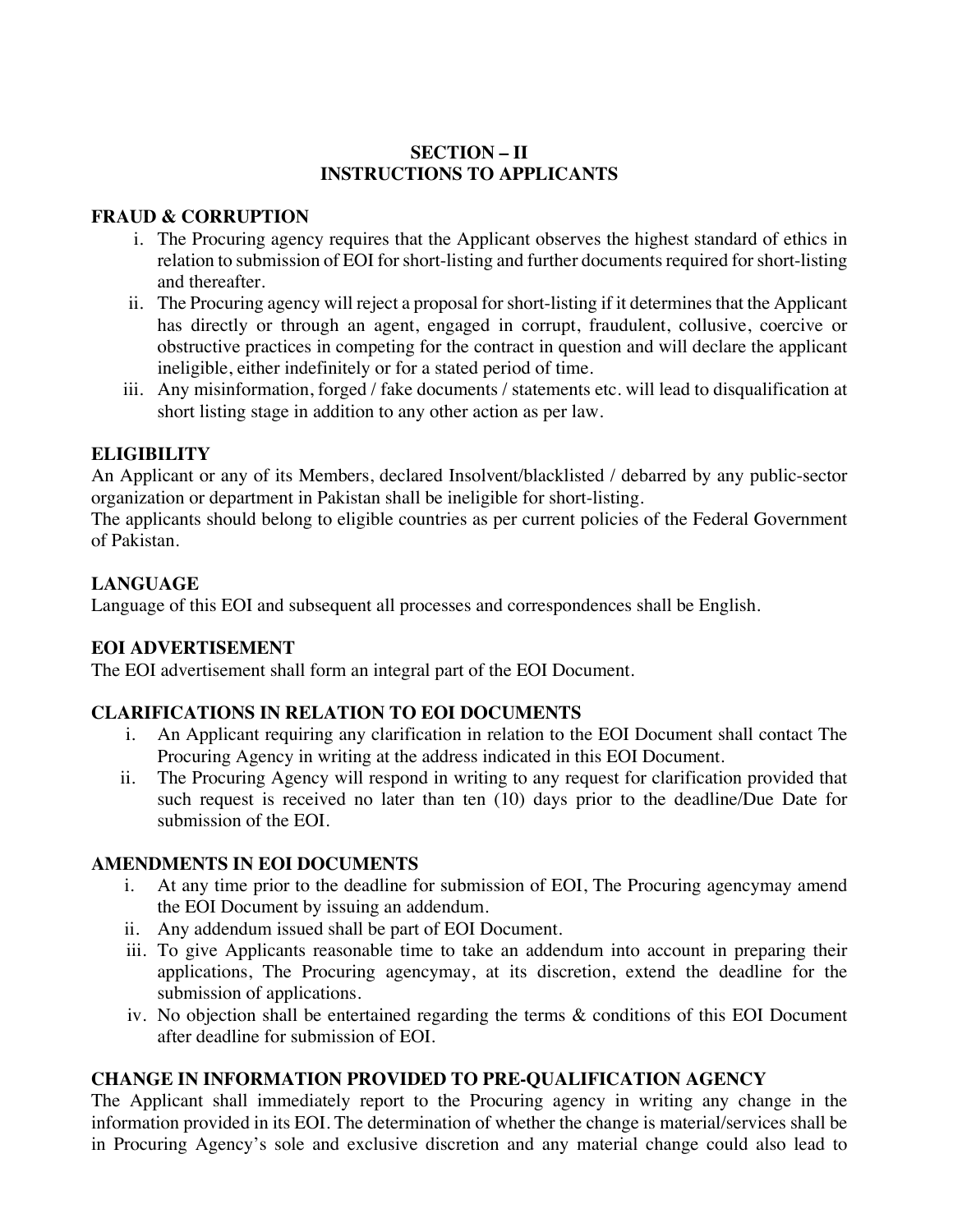disqualification of such Applicant. Any failure to report change by the Applicant shall constitute grounds for disqualification.

# **COST OF APPLICATION**

- i. The Applicant shall bear all costs associated with the preparation and submission of EOI. The Procuring agencywill in no case be responsible or liable for those costs, regardless of the conduct or outcome of the short-listing process.
- ii. The Procuring agency will not be responsible for any costs or expenses incurred by the Applicant in connection with the preparation or delivery of proposals or visits to any office or site.
- iii. The Procuring agencyshall be under no obligation to return any EOI or supporting materials submitted by the Applicant.

# **DOCUMENTS ESTABLISHING THE ELIGIBILITY OF APPLICANT**

To establish its eligibility, the Applicants shall complete all eligibility requirements as set out in this document supported by verifiable documentary evidence. Applications without complete supporting documentary evidence, as required under this EOI, shall be considered non-responsive and shall be rejected.

# **DOCUMENTS ESTABLISHING THE QUALIFICATIONS OF APPLICANT**

To establish its qualifications, the Applicant shall provide the information requested in the corresponding sheets, evaluation criteria etc. in the form of verifiable documentary evidence.

# **SIGNING THE APPLICATION**

i. The Applicant shall prepare and submit the EOI as described in this document. The EOI shall be signed by a person duly authorized on behalf of the Applicant through Power of Attorney.

ii. Original written Power of Attorney authorizing the signatory of the Application to act for and on behalf of the Applicant shall be attached with the application according to the given Annexure-II. iii. Every page and every form of EOI shall be signed and stamped by the Signatory of the Application.

# **SEALING AND IDENTIFICATION OF APPLICATION**

The Applicant shall enclose ONE Original and one copy of its EOI in a sealed envelope that shall:

i. Bear the name and address of the Applicant,

ii. Be addressed to the Agriculture Delivery Unit, 21 Davis Road, Lahore.

iii. Bear the specific identification of this short-listing process indicated in the EOI Document and shall be clearly marked the subject title.

iv. Each EOI shall be in English accompanied by all the supporting documents. If any original supporting document is not in English, a certified translation of the same in English shall be provided by the Applicant.

v. Applicants are also required to state, in their proposals, the name, title, phone & fax numbers, e-mails, and addresses of their Primary Contact and Secondary Contact, through whom all communications shall be directed until the procurement process has been completed or terminated.

vi. The Procuring agency will accept no responsibility for not processing any envelope that was not identified as required.

# **OPENING OF APPLICATIONS**

The Procuring agencyshall open (all) application(s) on the time & date indicated in EOI advertisement.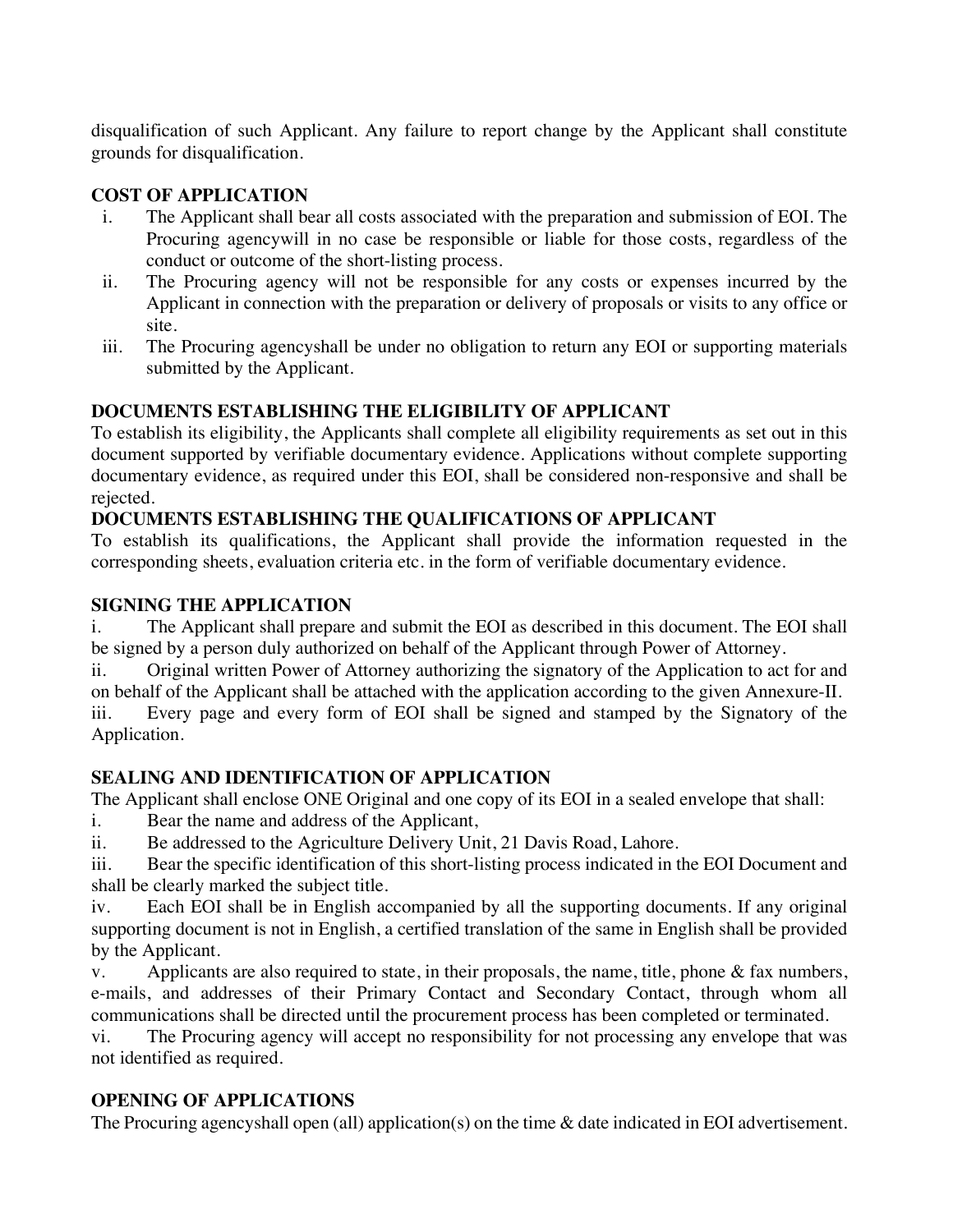# **CONFIDENTIALITY**

Information relating to the evaluation of Applications, and recommendation for short-listing, shall not be disclosed to the Applicants or any other persons not officially concerned with such process until the notification of short-listing is made to all Applicants.

## **CLARIFICATIONS OF APPLICATIONS**

i. To assist in the evaluation of applications, The Procuring agencymay, at its discretion, ask any Applicant for a clarification of its application which shall be submitted within a stated reasonable period of time. Any request for clarification and all clarifications shall be in writing.

ii. If an Applicant does not provide clarifications of the information requested by the deadline, the application shall be evaluated based on the information and documents available at the time of evaluation of the application. Failing to provide requisite information may lead to rejection / disqualification of application.

# **RESPONSIVENESS OF APPLICATIONS**

All applications not responsive to the requirements of the EOI Documents shall be rejected.

# **NOTIFICATION OF SHORT-LISTING**

The purpose of this EOI Document / Advertisement is to pre-qualify Firms. The Procuring agency shall promptly notify each Applicant as to whether or not it has been shortlisted after completing the process and procedure of short-listing.

# **INTERPRETATION & FINAL DETERMINATION**

The interpretation and final determination of any matter relating to the EOI Document, all enclosed documents, sections, compliance documents etc. as well as any additional or supplementary information required by The Procuring agency will be at Procuring Agency's sole discretion which shall be final and binding on the Applicants.

### **USE OF INFORMATION**

Permission for disclosure of information submitted by an Applicant as part of the EOI is not required for the release of information to The Procuring Agency, its governing bodies/departments, its consultants, advisors and personnel for the purpose of evaluation of application and short-listing.

### **CONFLICT OF INTEREST**

The Procuring agency may confirm the status of the Applicant for the sake of conflict of interest before completion of the hiring process. For this purpose, the Applicant shall be required to provide this information in specific terms and any misrepresentation shall be made a ground for rejection. Applicants shall note that in case of their selection, any such links, if detected during the course of their contract, would be reported by The Procuring agency to PPRA for cancellation of its registration/license leading to their blacklisting.

# **GOVERNING LAW**

The governing laws of the Project and the contract there to shall be laws of Pakistan (where Federal laws are applicable) and laws of Punjab (where provincial laws are applicable). The procurement process will be governed under the Punjab Procurement Rules 2014 (as amended up to date) & Regulations as available on the day of publication of this EOI, instructions of the Government of the Punjab received during the completion of the process, and other applicable laws of Punjab Province. The Rules may be downloaded from the Punjab Procurement Regulatory Authority ("PPRA") website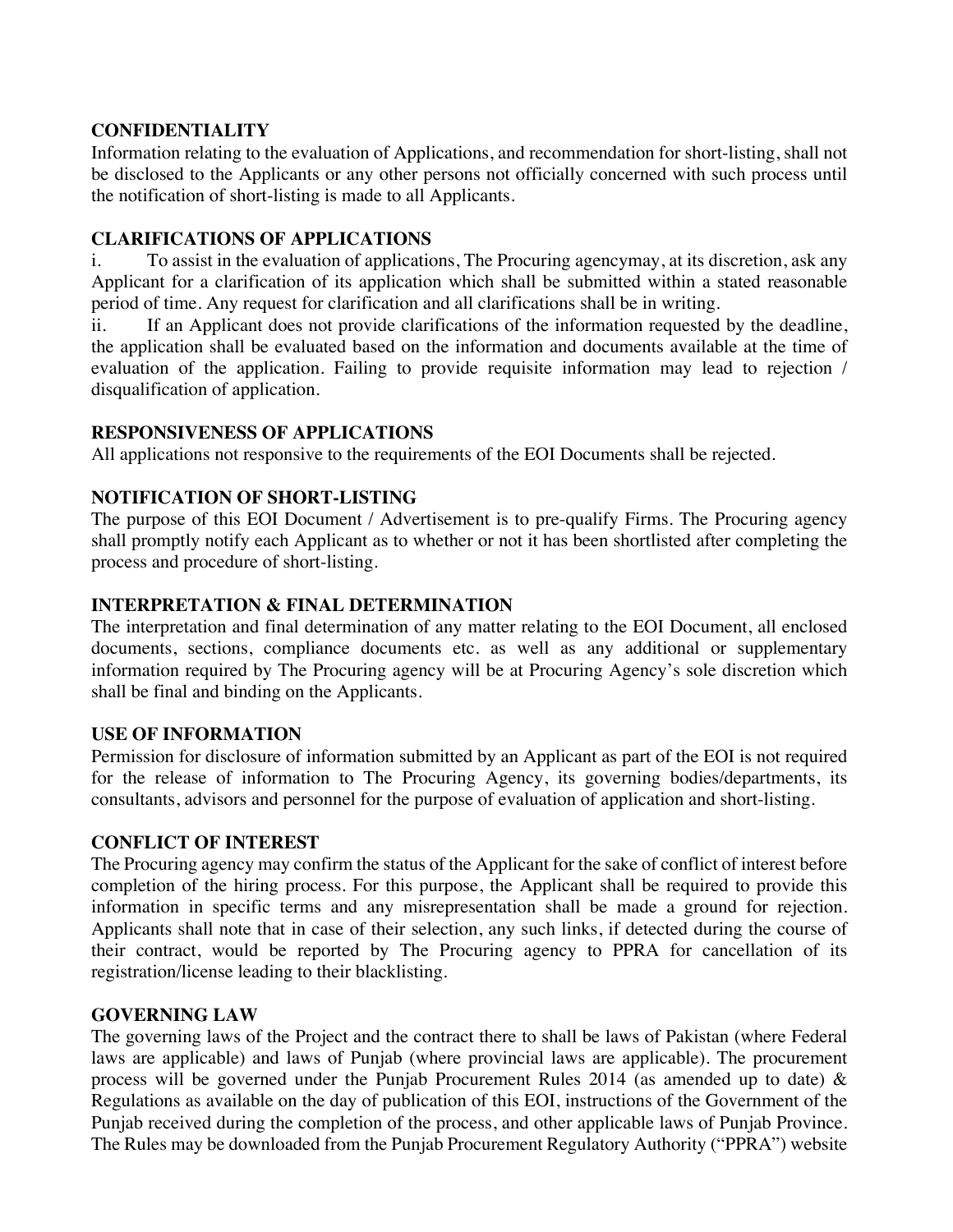Moreover, the entire EOI Document shall be construed in the light of these Rules.

## **SECTION – III**

# **TERMS OF REFERENCE (ToRs) TORS FOR IDENTIFYING THE SUCCESS FACTORS OF INCREASED SALE AND RECHARGE RATE OF SUBSIDIZED WHEAT SEED IN FY 2021-22 THROUGH THIRD PARTY VALIDATION**

### **1. Objective of the Assignment:**

Agriculture department intends to hire services of a qualified individual consultants to conduct comprehensive study duly supported with research and analysis. The objective of the study is to provide strong analysis to Identify the success factors of increased sale/ recharge rate of subsidized wheat seed in FY 2021-22.

# **2. SCOPE, DUTIES, AND RESPONSIBILITIES OF EACH INDIVIDUAL CONSULTANT**

The consultant will be responsible for providing diagnostics and situation assessment and provide a sound evidence-base to inform competent authority about key success factor of the E- voucher system and

### **Duties and responsibility of the consultant are included but not necessarily limited to:**

- Develop detailed study design including a timeline covering phases and processes of implementation, research techniques, sample and methods used in each step.
- Review and analysis of existing PITB developed Voucher redemption dashboard
- The Consultant will Analyze the data of 90,000 farmers who have availed the subsidy in FY 2021-22 and will prepare the report which should cover:
	- $\triangleright$  Year wise certified seed usage rate of subsidized farmers,
	- $\triangleright$  Geographical distribution of subsidy under certified seed
	- $\triangleright$  Company wise recharge pattern
	- $\triangleright$  Dealer wise distribution of certified seed and its recharge
	- $\triangleright$  Payment dates in project life
	- $\triangleright$  Primary survey from a randomly selected sample from the population of 90,000 farmers
	- $\triangleright$  Randomization methodology
	- $\triangleright$  Software used for completing the assignment
- Provide technical assistance in estimating the coming year Target and redemption rate of vouchers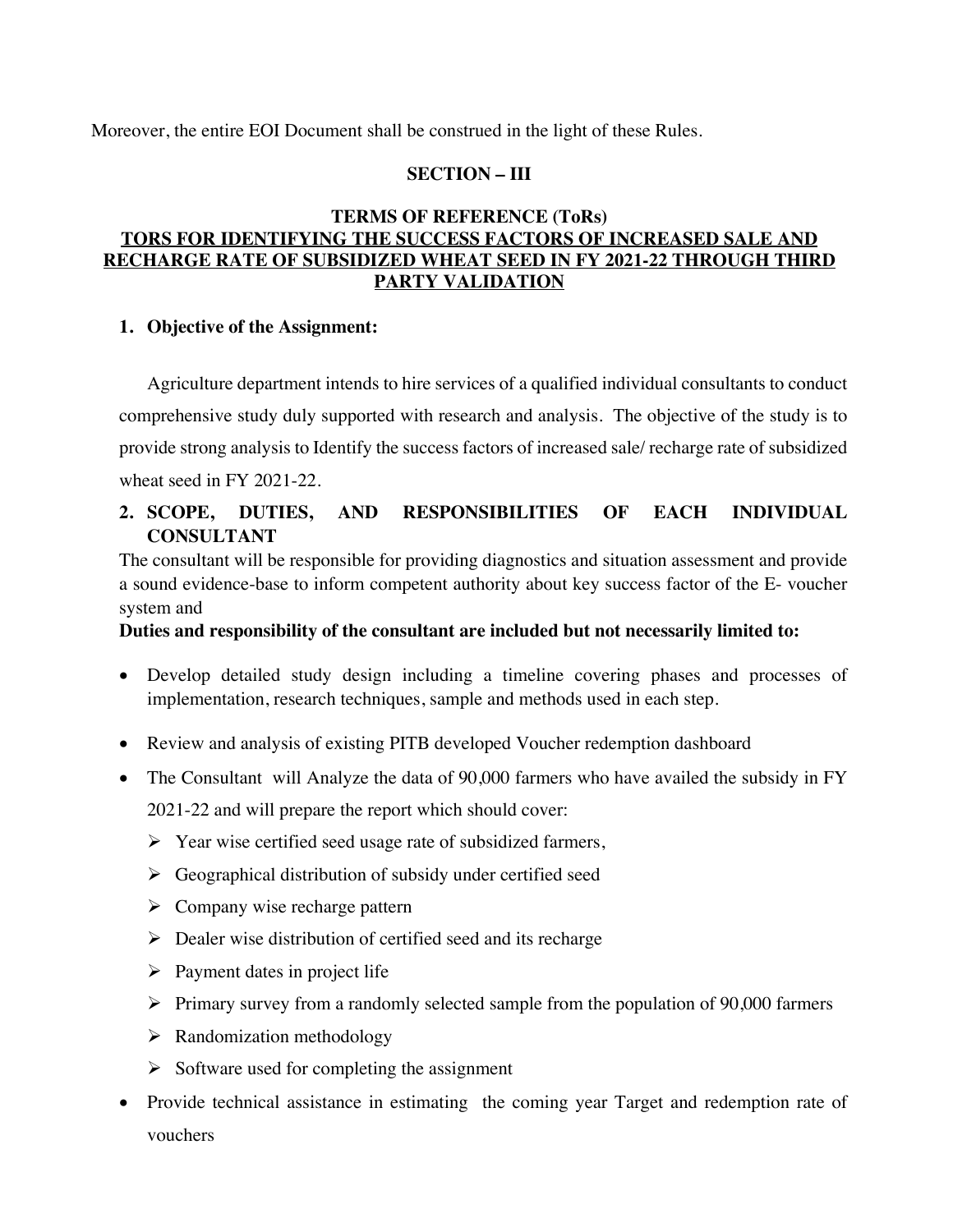- Evolve new/innovative approaches to planning and implementation issues addressing the overall E-voucher system , farmer registration system and Voucher redemption system.
- Formulate a set of key performance indicators and means of assessment against these indicators for E-voucher activities to be implemented
- Propose recommendations about E-voucher modalities to ensure achievement of envisaged seed replacement objectives
- Address issues and suggest solution to the problems related to technical aspects of E-voucher as confronted by the farmers
- Prepare a comprehensive training plan including processes, tools and analytical framework for capacity building of stakeholders in E-voucher redemption Processes.
- Identify the most efficient and cost effective tools and techniques for reaching E-voucher information to the farmers.

# **3. ROLE OF CLIENT AGENCY:**

- 1. Access of wheat seed Portals, which have details of Farmers, Dealers, and pre-qualified company
- 2. Coordination facilitation in farmers survey
- 3. Copy of the approved PC-1
- 4. Provisions of EOIs/ Contract Agreement of Seed suppliers

# **4. QUALIFICATION AND EXPERIENCE REQUIREMENTS**

- 16 years education in agriculture, Economics, Development studies, Engineering or other related fields
- Sound knowledge of ICT related systems
- Overall minimum 10 year of experience
- Preferably, knowledge of development sector
- Must have strong portfolio of related past work
- Domiciled form the district of division in which consultant has expressed his/her interest

# **5. DELIVERABLES AND LINKED PAYMENTS**

The payments are linked with submission and approval of following deliverables. All deliverables must be submitted in MS Word, Excel and in power point presentation, The consultant will ensure that all deliverables listed in the TORs are submitted on time and to a quality acceptable to the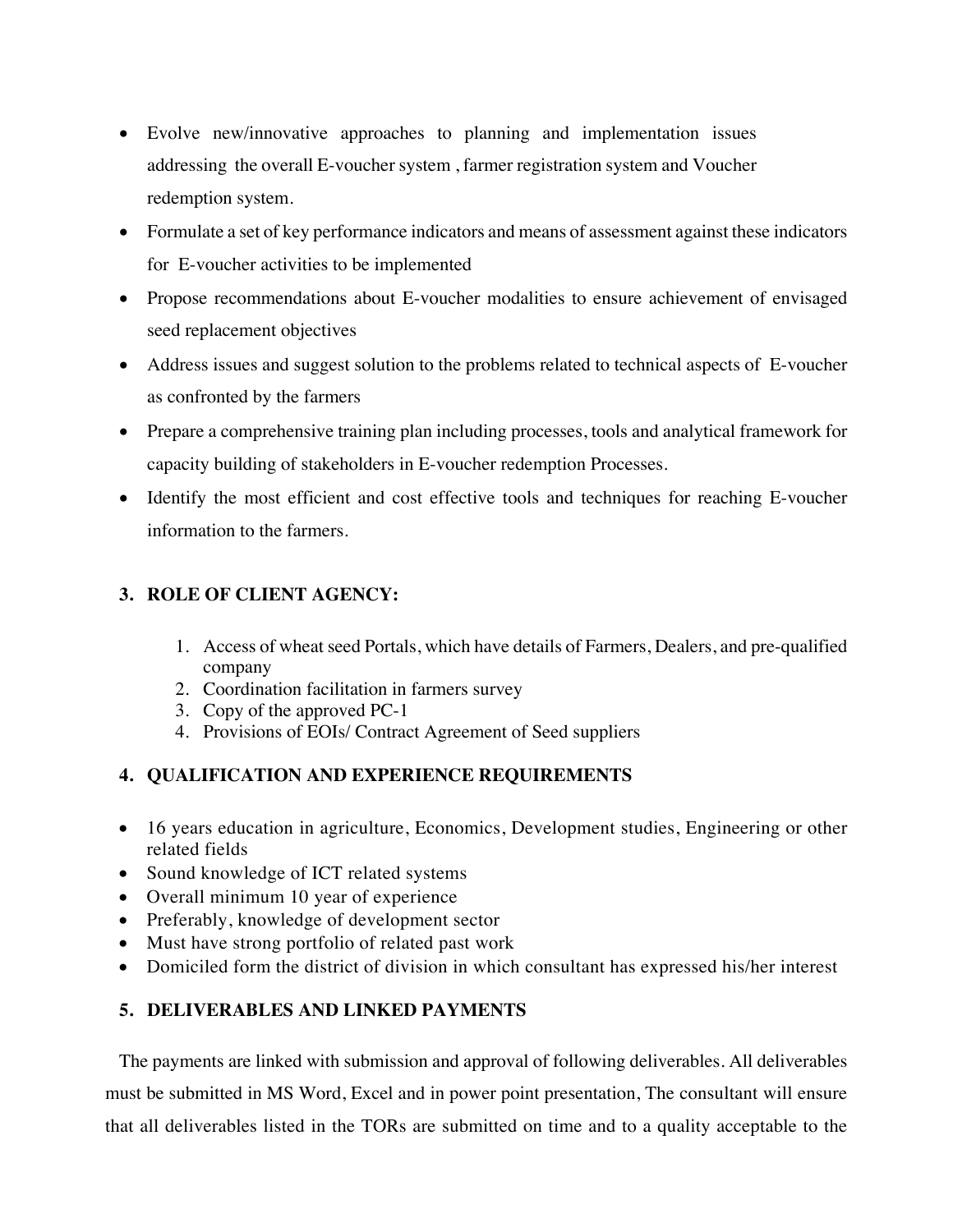Client (specified below). Remuneration as per deliverable will be rewarded after deduction of applicable taxes based on:

§ A review and approval of final deliverables by the Technical Advisor

| Sr.            | <b>Deliverables against Timelines</b>                                           | Payment %<br>age |
|----------------|---------------------------------------------------------------------------------|------------------|
|                |                                                                                 |                  |
| 1.             | <b>Inception report:</b>                                                        |                  |
|                | Within 10-Days - Submission of inception report including work plan,            |                  |
|                | with a detailed field plan, Questionnaire, containing research                  | 30               |
|                | methodology and instruments, background meetings and timelines for              |                  |
|                | carrying out the overall task.                                                  |                  |
| 2              | Survey report of randomly selected farmers/stakeholder                          | 30               |
| 3              | <b>Submission of First draft:</b>                                               |                  |
|                | All/chunk of research to be completed within 45 days since contract             |                  |
|                | signing. Submission of complete 1st draft with all analysis will be             | 20               |
|                | submitted to CTA                                                                |                  |
| $\overline{4}$ | <b>Submission of Final analysis:</b>                                            |                  |
|                | With 1 week of client's feedback: Final Analysis should be compatible           |                  |
|                | with the feedback from the Client. The final output of the assignment for       |                  |
|                | the Consultant will be <b>detailed analysis</b> , which will cover the scope of | 20               |
|                | work mentioned above and any other pertinent issues that may not have           |                  |
|                | been included in the scope but can have a significant impact on the             |                  |
|                | investment options for the purpose of which this task was undertaken.           |                  |
| 4.             | The consultant will also submit the final report in MS word and a Power         |                  |
|                | point presentation                                                              |                  |

- All expenses related to the consulting services including travel, transport, boarding, lodging and communication expenses will be paid by the consultant
- Consultant may comment on TORs and timelines of the deliverables

# **6. DURATION OF ASSIGNMENT:**

From 1 Feb to June 30<sup>th</sup> (tentative).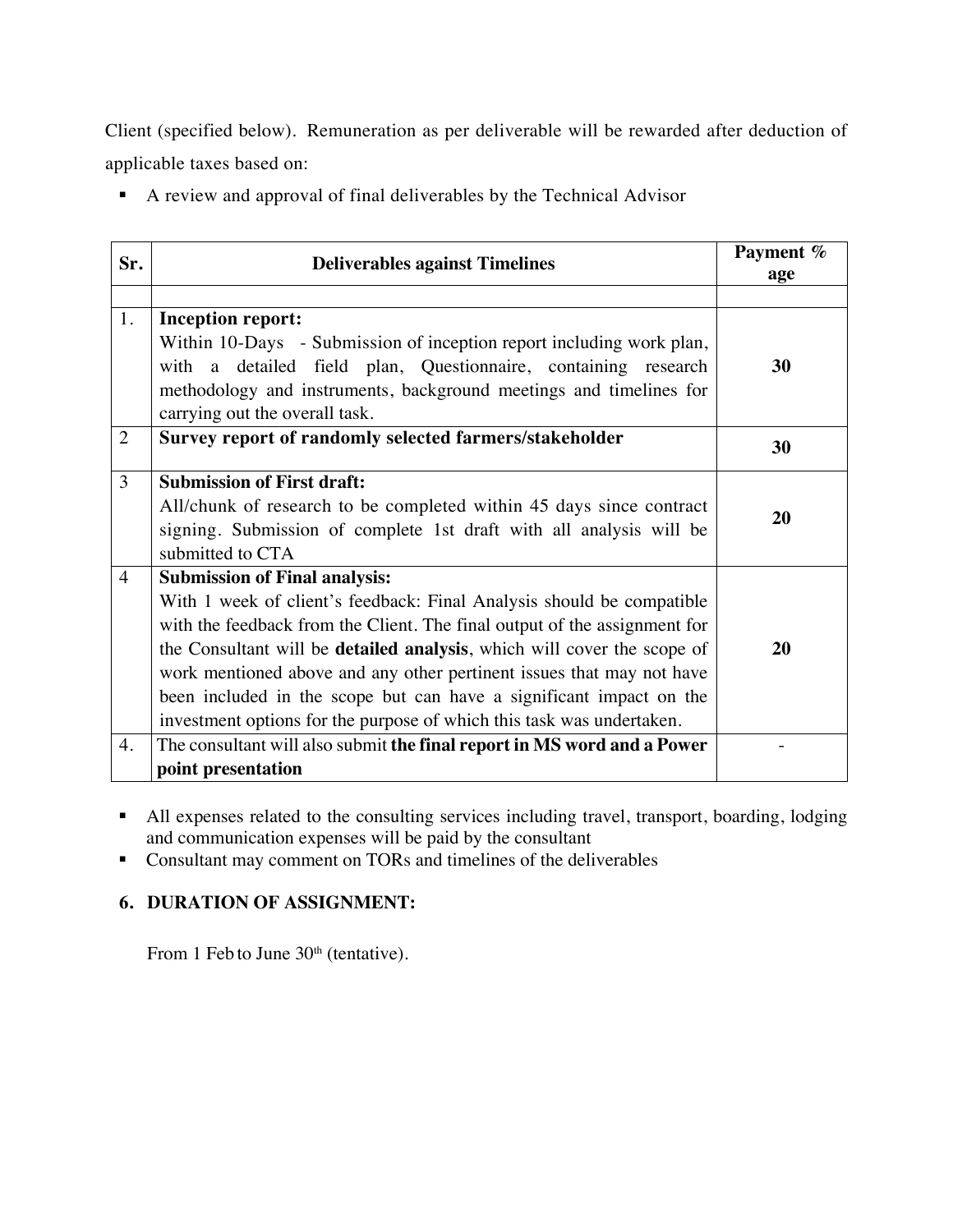# **Proposal/Application Submission Form**

Dear Sir / Madam,

Having examined the Solicitation Documents, the receipt of which is hereby duly acknowledged, I, the undersigned, offer to provide Professional Consulting services (…………………………………………..) for the sum as may be ascertained in accordance with the Price Schedule attached herewith and made part of this Proposal.

I undertake, if my Proposal is accepted, to commence and complete delivery of all services specified in the contract within the time frame stipulated.

I agree to abide by this Proposal for a period of \_\_\_\_\_\_ days from the date fixed for opening of Proposals in the Invitation for Proposal, and it shall remain binding upon me and may be accepted at any time before the expiration of that period.

I understand that you are not bound to accept any Proposal you may receive.

Dated this day /month of year

Signature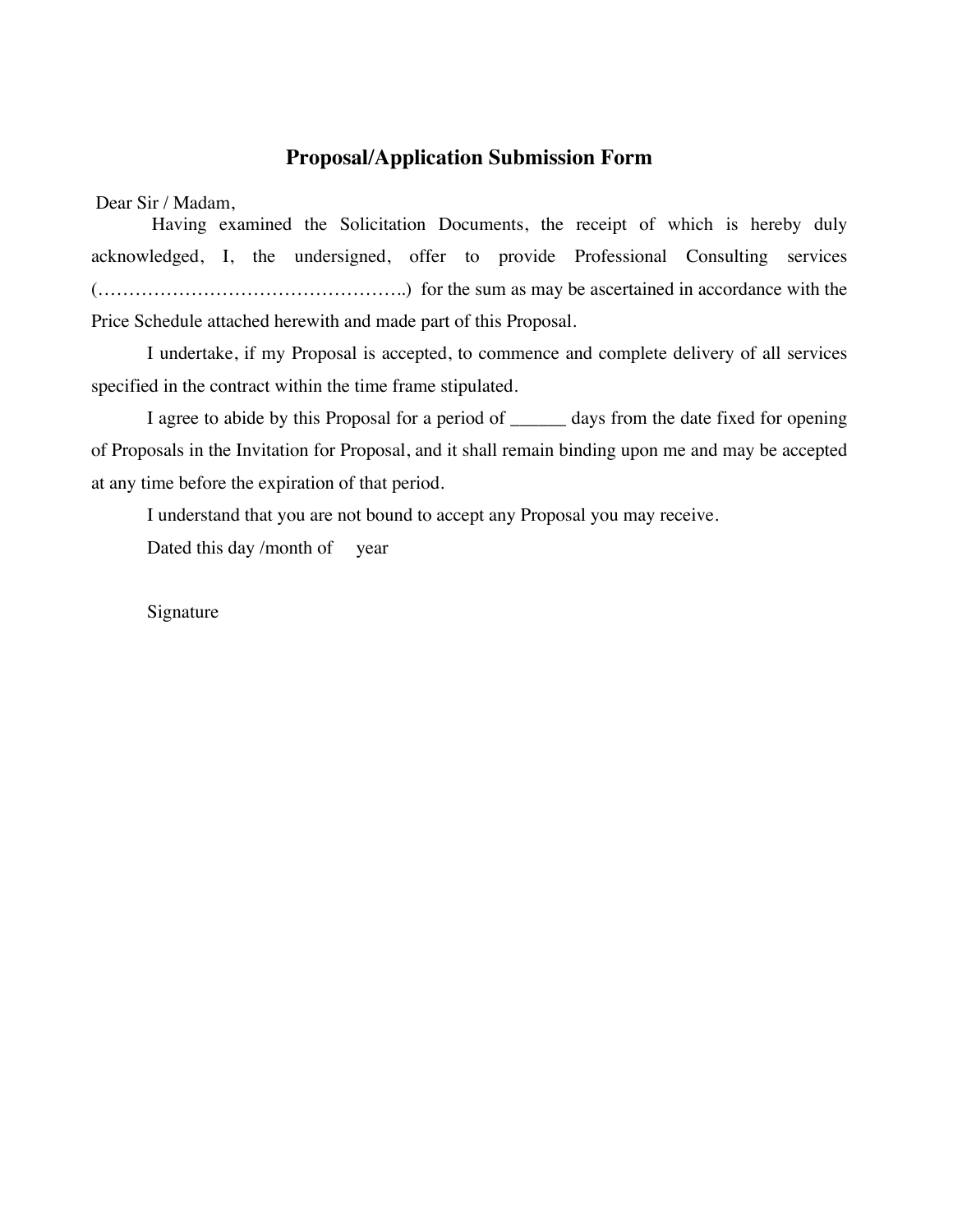| $\mathbf{1}$            | <b>Detail</b>                      | <b>Description</b> |
|-------------------------|------------------------------------|--------------------|
| $\overline{2}$          | <b>Name</b>                        |                    |
| $\mathbf{3}$            | $S/D/W$ of                         |                    |
| $\overline{\mathbf{4}}$ | Age                                |                    |
| 5                       | <b>CNIC No.</b>                    |                    |
| 6                       | <b>Division Applied for</b>        |                    |
| $\overline{7}$          | <b>Domicile District</b>           |                    |
| 8                       | Cell No.                           |                    |
| 9                       | <b>Specialty</b>                   |                    |
| 10                      | <b>Total years of experience</b>   |                    |
| 11                      | <b>Employment History</b>          | (please attached)  |
| 12                      | Detail resume (please<br>attached) |                    |

Please attached relevant documents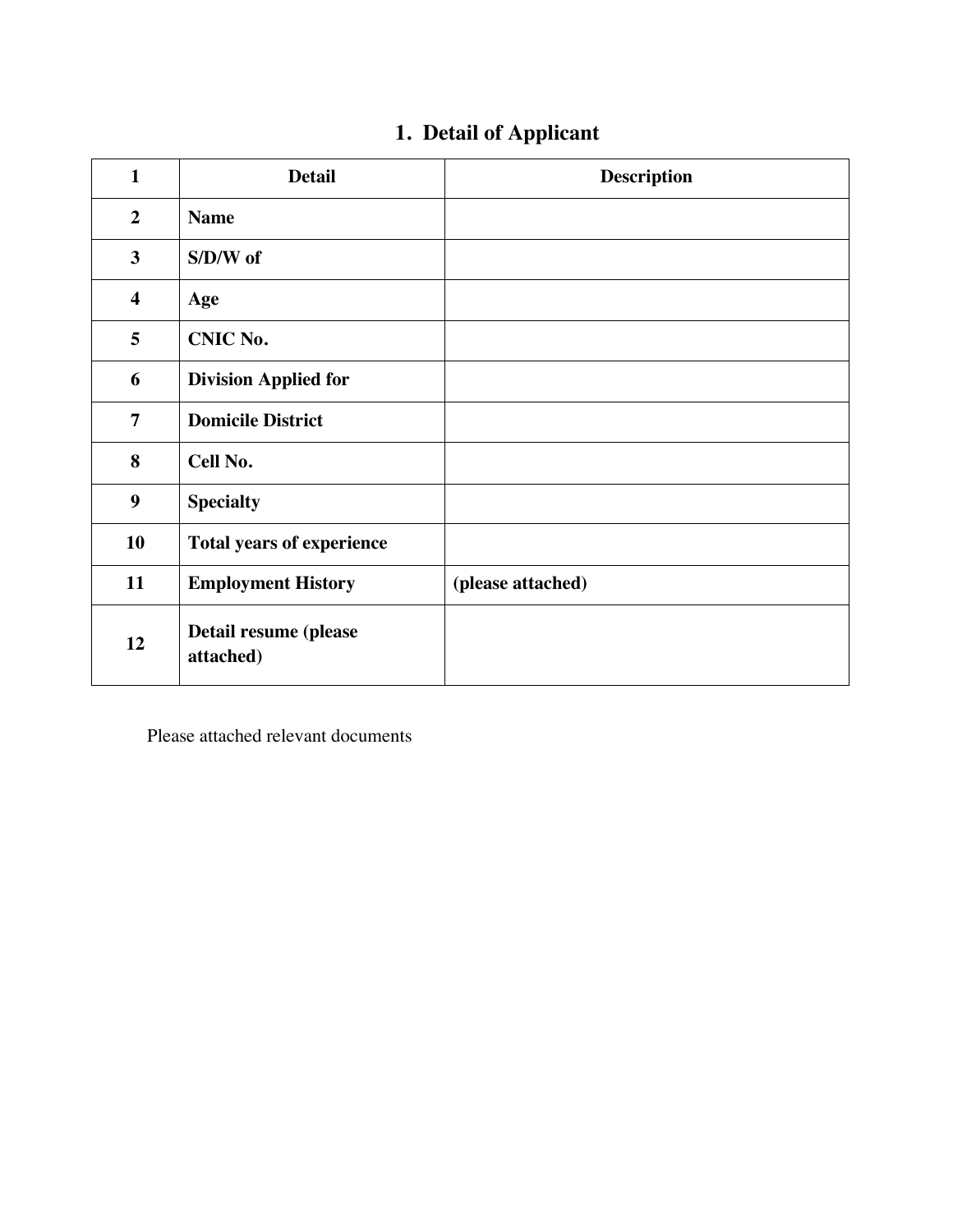# **2. Technical Proposal**

# **Detail CV**

*with detail of work done during the past*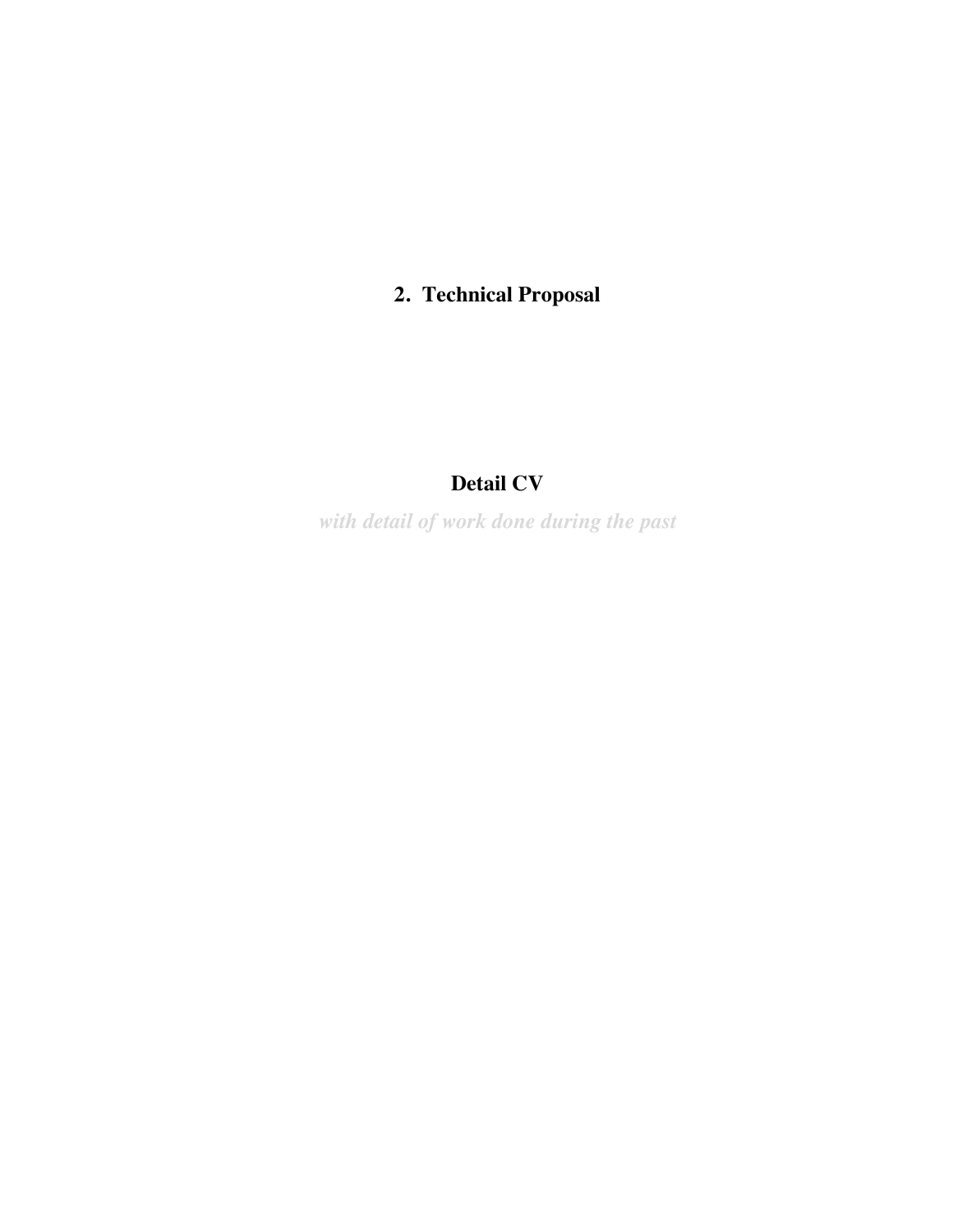# **3. Financial Proposal**

# **Price Schedule**

| Sr.<br>no.     | <b>Activity</b>                                           | <b>Amount (PKR)</b> | <b>Time Line</b><br>(Days) | $%$ Age |
|----------------|-----------------------------------------------------------|---------------------|----------------------------|---------|
| 1              | Inception report                                          |                     |                            | 30      |
| $\overline{2}$ | Survey report of randomly<br>selected farmers/stakeholder |                     |                            | 30      |
| 3              | Submission of First draft:                                |                     |                            | 20      |
| $\overline{4}$ | Submission of Final analysis:                             |                     |                            | 20      |
|                | Total                                                     | Amount (PKR)        | Time (Days)                |         |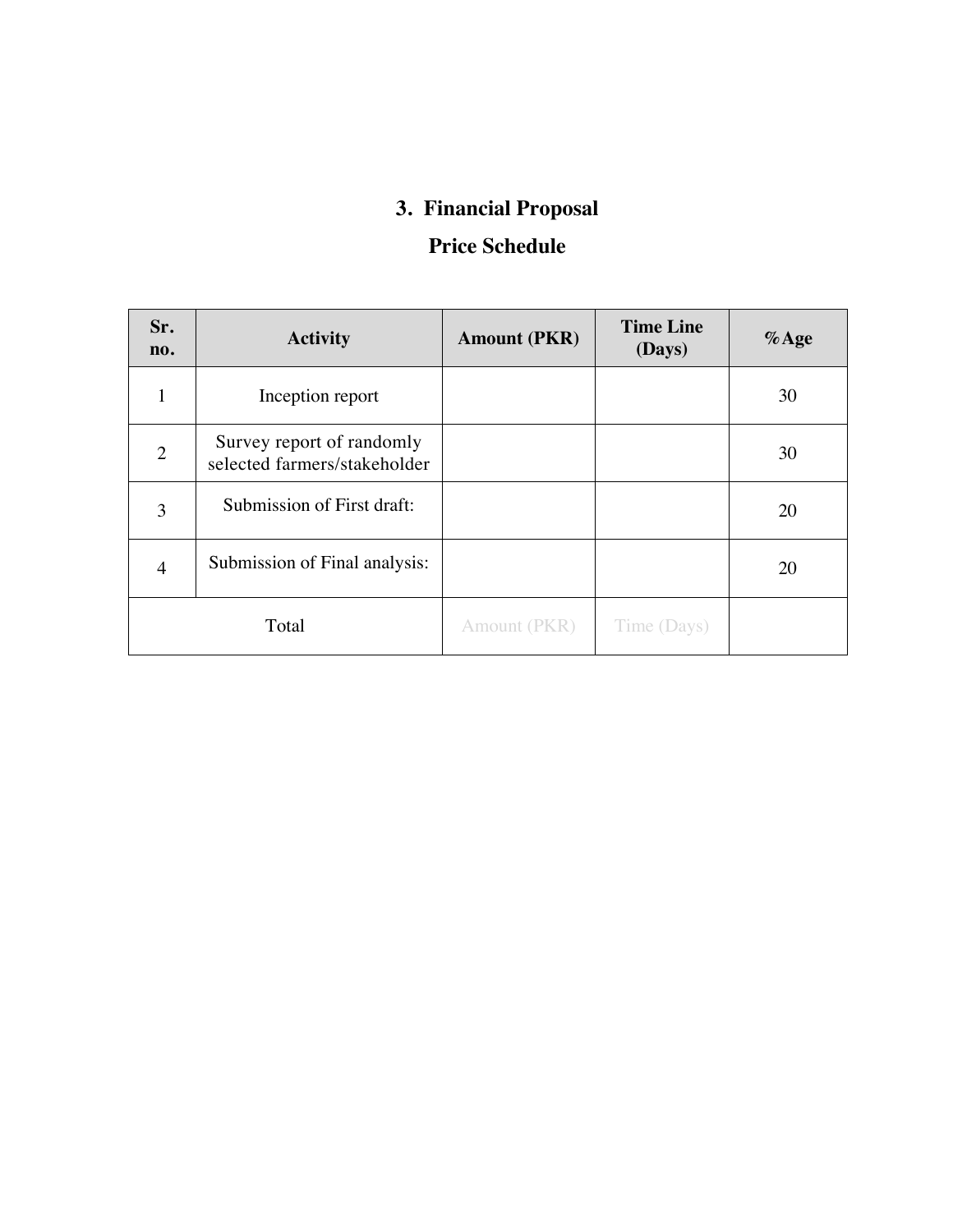# **Consultant Selection/ Evaluation Criteria**

**Contracting:** Consultancy Services for Identifying the success factors of increased sale and recharge rate of subsidized wheat seed in FY 2021-22.

**Type of Contract:** Individual Contract. **Department:** Agriculture Delivery Unit

**Reports to:** Chief Technical Advisor, ADU

**Duration:** 04 Months.

**Duty Station:** Lahore, Pakistan

# **1. QUALIFICATION AND EXPERIENCE REQUIREMENTS**

- 16 years education in agriculture, Economics, Development studies, Engineering or other related fields
- Sound knowledge of ICT related systems
- Overall minimum 10 year of experience
- Preferably, knowledge of development sector
- Must have strong portfolio of related past work
- Domiciled form the district of division in which consultant has expressed his/her interest

# **2. PROCUREMENT PROCESS AND EVALUATION PROCEDURE**

Under Punjab PP Rules-2014, Chapter-VII "Procurement of Consultancy Services" Clause-46-b CTA, is authorized to hire short term consultancy services through a selection process which is stated as same below:

"Individual consultant shall be selected by comparing the qualifications and experience of at least three consultants among those who have expressed interest in the assignment or have been approached directly by the procuring agency".

|       | List of applicants for Individual Consultant |               |                        |                            |
|-------|----------------------------------------------|---------------|------------------------|----------------------------|
| S. No | Name                                         | Qualification | Experience<br>in Years | Qualified for<br>Interview |
|       |                                              |               |                        |                            |
|       |                                              |               |                        |                            |
|       |                                              |               |                        |                            |

Individual Consultant will be evaluated on qualification-cum-experience basis and his/her performance in interview.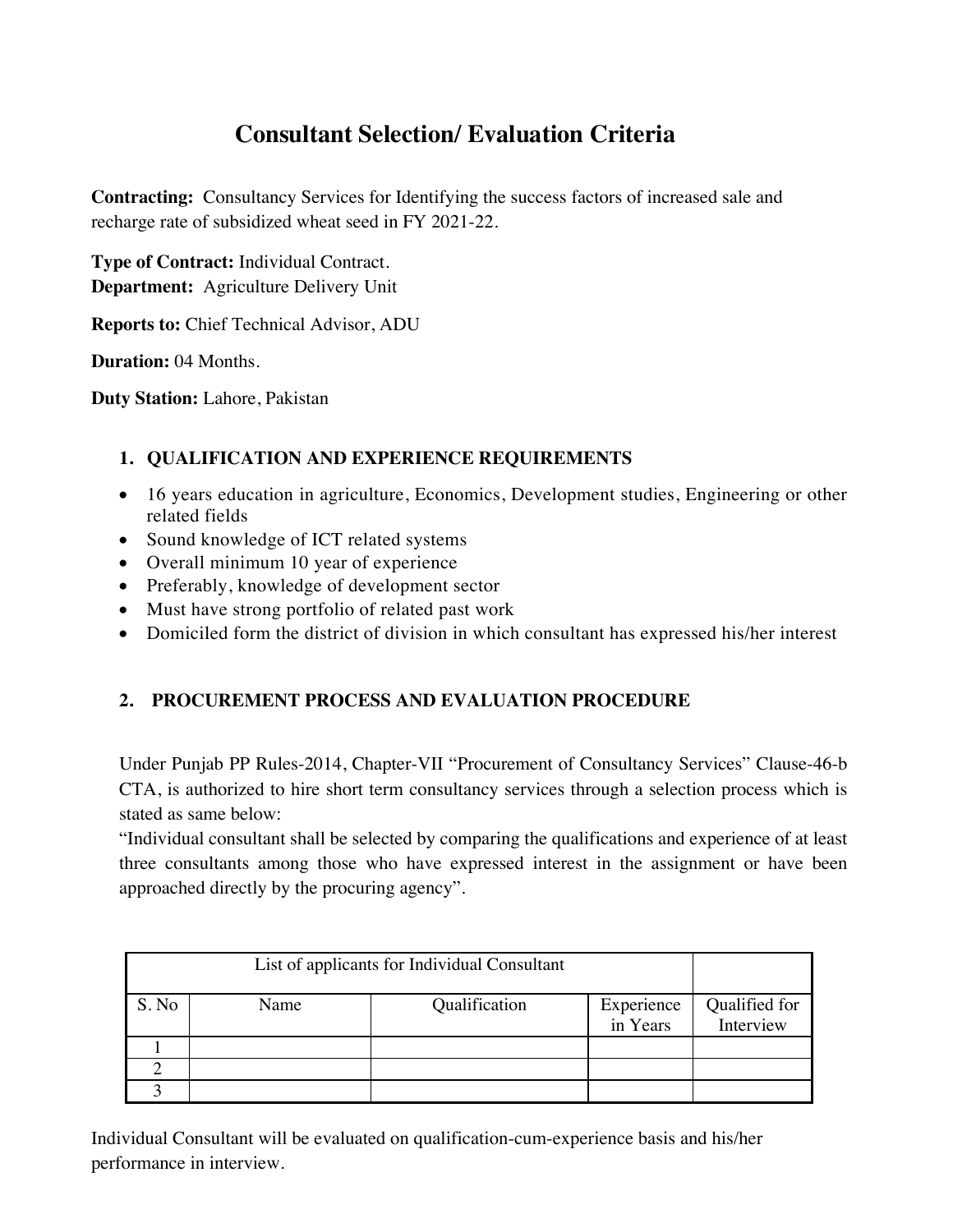Following Competences will be evaluated during interview:

- Academic qualification
- Working Experience
- Interview

### **Evaluation Analysis - Summary:**

| <b>Criteria/Competences</b> | <b>Maximum</b><br><b>Score</b> | Weight                                                                                                                                                                           |  |
|-----------------------------|--------------------------------|----------------------------------------------------------------------------------------------------------------------------------------------------------------------------------|--|
| Name of the Consultant      |                                |                                                                                                                                                                                  |  |
| Academic qualification      | 20                             | Qualifications (Masters and PhD in<br>$\bullet$<br>relevant field):<br>$100\%$<br>70%<br>Basic requirements of education:<br>$\bullet$<br>85%<br>Higher than required education: |  |
| Working Experience          | 65                             | Overall General experience:<br>70%<br>Specific related experience:<br>$100\%$<br>Specific experience of working in specific<br><i>position:85%</i>                               |  |
| Interview                   | 15                             | As per performed in interview                                                                                                                                                    |  |
| <b>Total</b>                | 100                            |                                                                                                                                                                                  |  |
| <b>Technical Qualified</b>  |                                |                                                                                                                                                                                  |  |

**All applicant having 70 marks will be consider technically qualified and will be treated equally at the stage of Financial Evaluation. The contract shall be awarded to the lowest Financial Proposal from technically qualified bidders**

## **Analysis of Strengths & Weaknesses**

| S.             | <b>Consultant</b> | <b>Strengths</b> | <b>Weaknesses</b> |
|----------------|-------------------|------------------|-------------------|
| N <sub>o</sub> |                   |                  |                   |
|                |                   |                  |                   |
|                |                   |                  |                   |
|                |                   |                  |                   |
| ◠              |                   |                  | ٠                 |
| 3              |                   |                  |                   |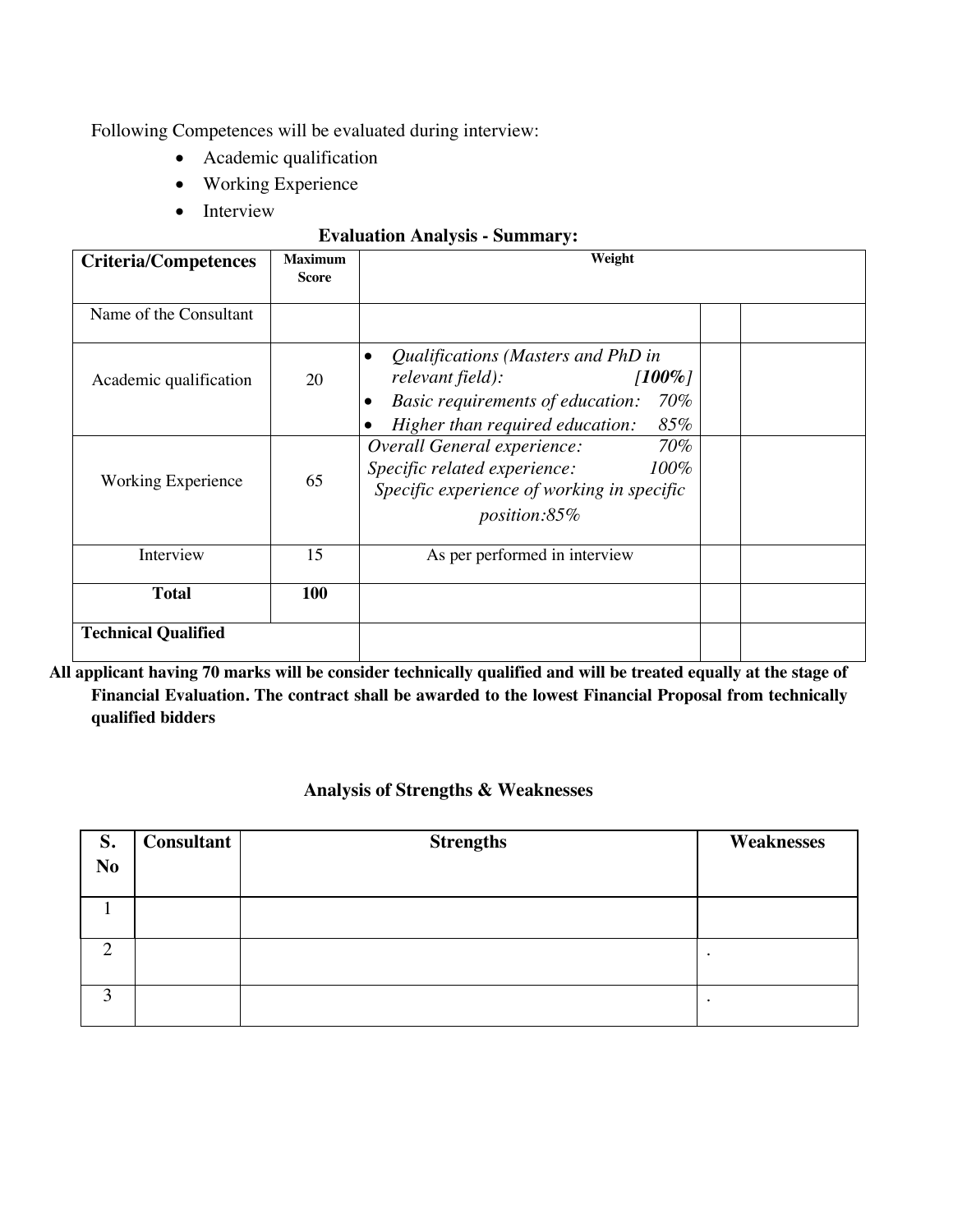Recommendation

# **EVALUATION PANEL**

 $\equiv$ 

 $\bar{\lambda}$ 

Date

Date

<u>. . . . . . . . . . . . . . . . . . .</u>

Date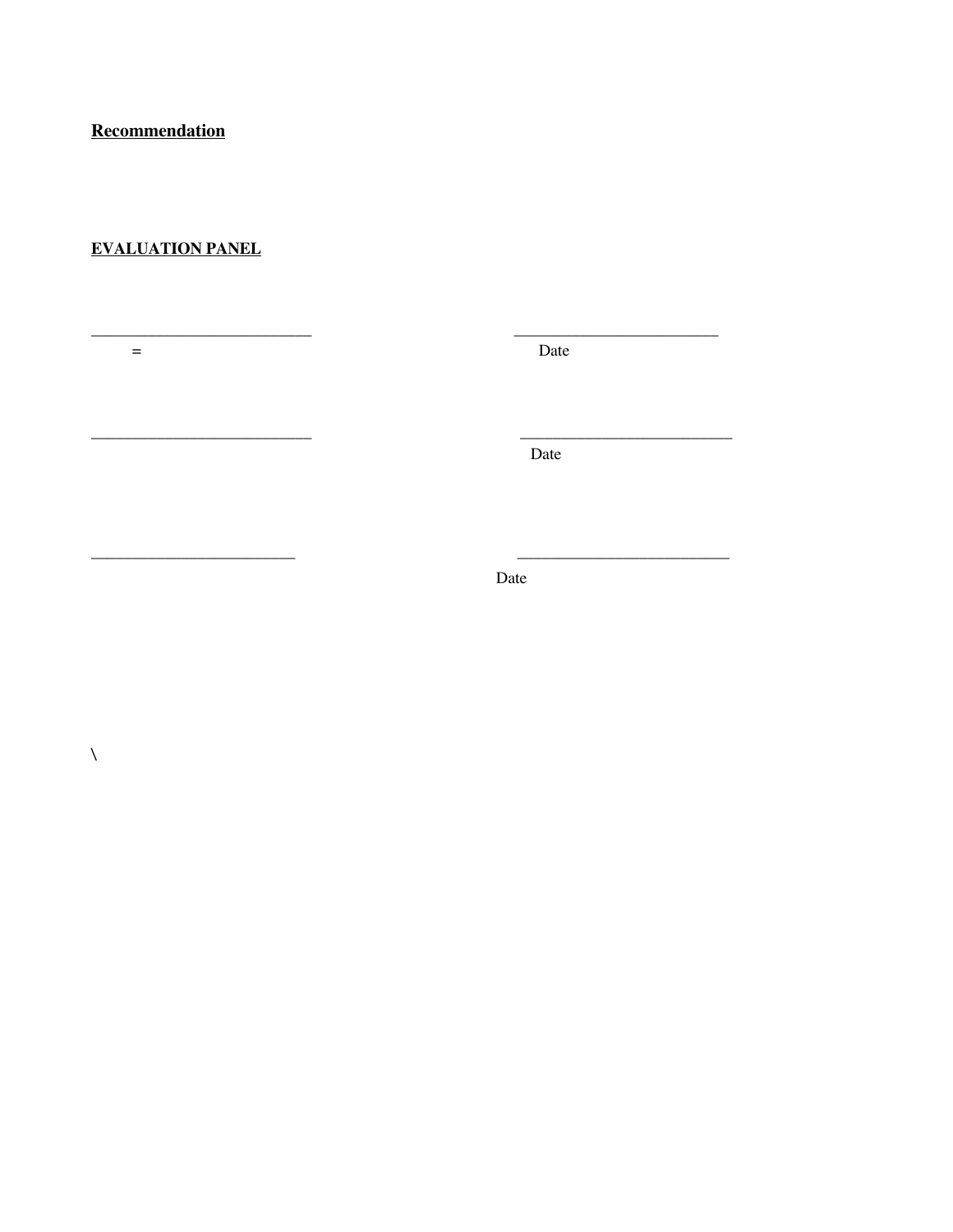# **Contract for the Provision of Consultancy Services**

Between

# **Chief Technical Advisor, Agriculture delivery Unit (ADU)**

(Herein referred to as "CTA") Having its Office at: Agriculture House, 21 Davis Road, Lahore, Pakistan.

And

**Mr. ………………..**, **CNIC. No. ……………., (**Herein referred to as "Consultant") Located at: ……………………………………………….

| <b>Contract Number:</b>           | /Pro/WD-Con/2021-22/ |
|-----------------------------------|----------------------|
| <b>Total Cost of the Contract</b> |                      |
| <b>Effective Date:</b>            |                      |
| <b>Services Completion Date:</b>  |                      |
| <b>Contract Completion Date:</b>  |                      |
|                                   |                      |

**ATTACHMENTS:**

*Attachment 01: General Provisions*

#### **1. BACKGROUND**

Keeping in view the importance of agriculture sector in the economy, the government has launched Prime Minister's National Agriculture Emergency Program. Objective of the program is to increase agriculture productivity significantly over the next five years to turn around the sector. Pakistan has the potential to drastically increase aggregate production of major crops but the gap in the yield per acre between progressive and ordinary farmers is double due to lack of application of certified seed and other factors.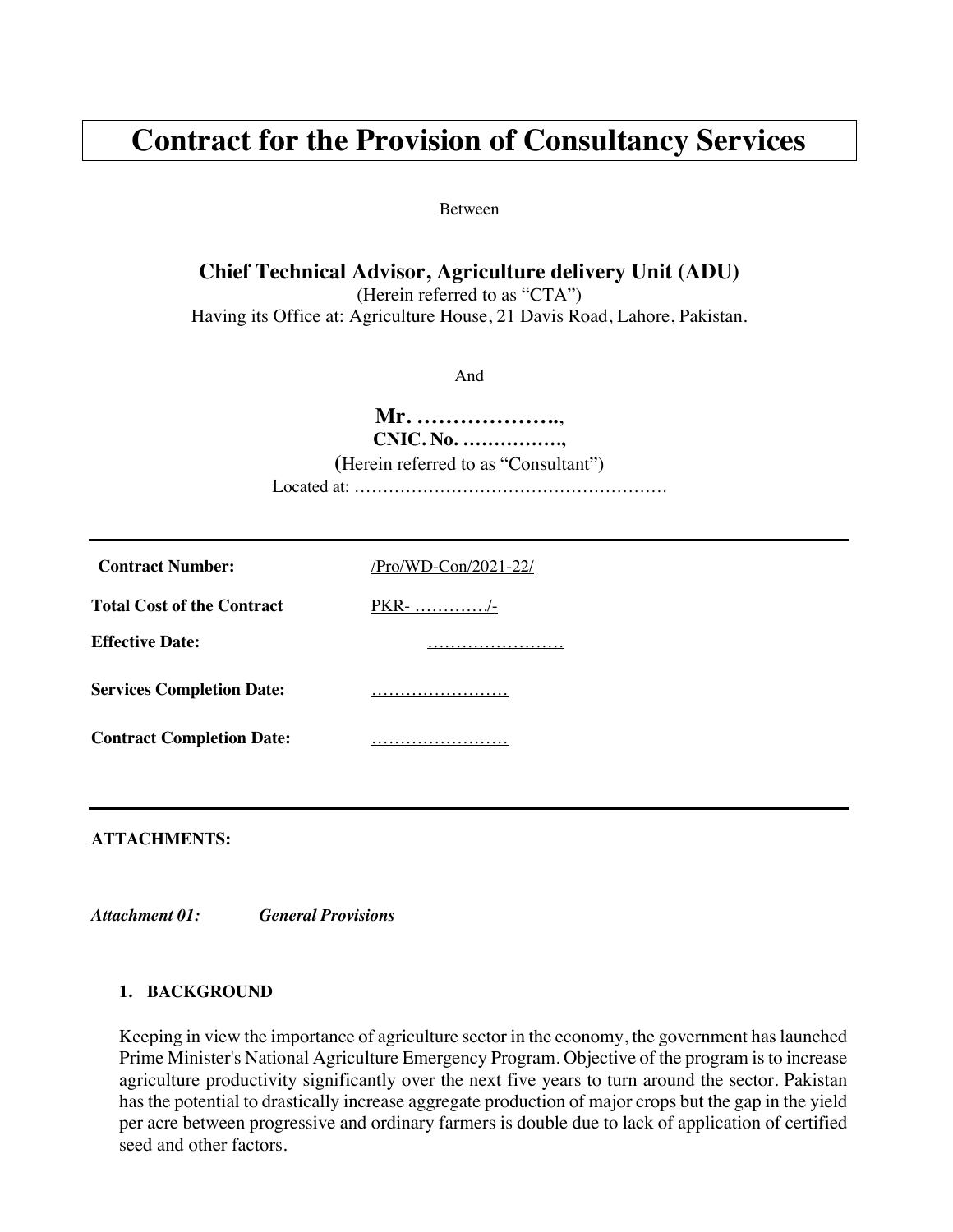Quality  $\&$  certification of seed has a direct and significant bearing on productivity. The application for certified seed has not, however, been easily adopted/accepted by farmers because of intricacies of technology and practices connected with it. Therefore, in order to raise productivity of crops on a sustainable basis, it is necessary to promote production and use of certified seed.

Government of Punjab in collaboration with Federal Government will give direct Subsidies through E-voucher system۔. This direct subsidy will be provided on the purchase of certified seed from dealers of pre-qualified Suppliers.

# **2. TYPE OF COTRACT**

This is an *Individual Fix Term Deliverable based Contract*.

# **3. Duration and Timing of Assignment**

The services of the Consultant will be hired for **04 Months**.

# **4. Remuneration**

- Consultant's consultancy fee for this entire contract is amounting to PKR .......... (…………. Only) inclusive of all applicable Taxes.
- Payment is based on submission and approval of deliverables.
- The total budget for this contract shall not exceed PKR- ………………………./-
- All payments will be subject to the applicable Government taxes.
- All invoices / payment requests must bear the NTN and or CNIC number. In case of tax exemption, valid Exemption Certificate must be provided.
- The Department of Agriculture will only pay the amount against approved deliverables.

# **5. Objective of the Assignment:**

Agriculture department intends to hire services of a qualified individual consultants to conduct comprehensive study duly supported with research and analysis. The objective of the study is to provide strong analysis to Identify the success factors of increased sale/ recharge rate of subsidized wheat seed in FY 2021-22.

# **6. SCOPE, DUTIES, AND RESPONSIBILITIES OF THE CONSULTANT**

Services of a short-term consultant for consultancy to undertake to perform the analysis - The consultant will be responsible for providing diagnostics and situation assessment and provide a sound evidence-base to inform competent authority

# **7. Duties and responsibility of the consultant are included but not necessarily limited to:**

- Develop detailed study design including a timeline covering phases and processes of implementation, research techniques, sample and methods used in each step.
- Review and analysis of existing PITB developed Voucher redemption dashboard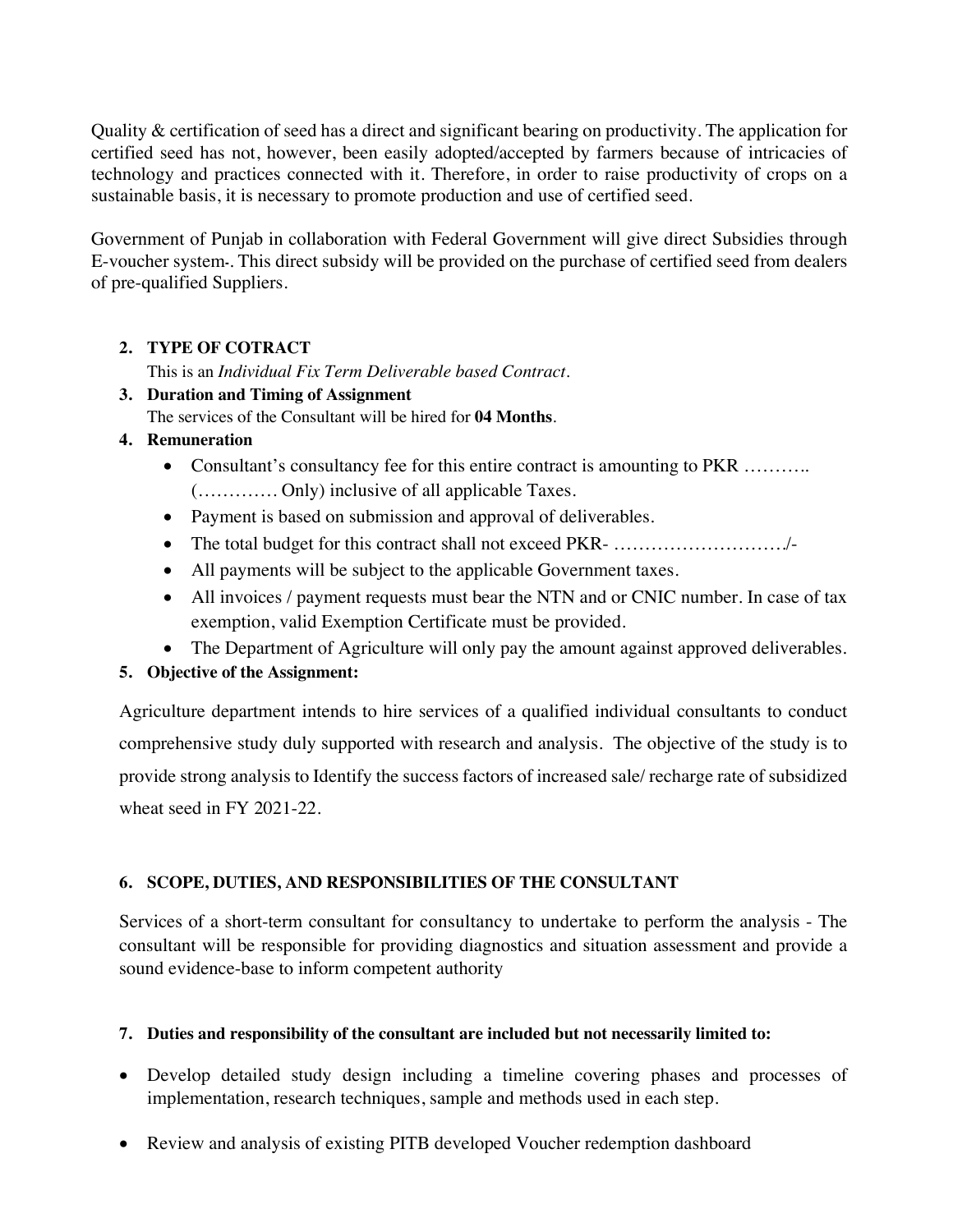- The Consultant will Analyze the data of 90,000 farmers who have availed the subsidy in FY 2021-22 and will prepare the report which should cover:
	- $\triangleright$  Year wise certified seed usage rate of subsidized farmers,
	- $\triangleright$  Geographical distribution of subsidy under certified seed
	- $\triangleright$  Company wise recharge pattern
	- $\triangleright$  Dealer wise distribution of certified seed and its recharge
	- $\triangleright$  Payment dates in project life
	- $\triangleright$  Primary survey from a randomly selected sample from the population of 90,000 farmers
	- $\triangleright$  Randomization methodology
	- $\triangleright$  Software used for completing the assignment
- Provide technical assistance in estimating the coming year Target and redemption rate of vouchers
- Evolve new/innovative approaches to planning and implementation issues addressing the overall E-voucher system , farmer registration system and Voucher redemption system.
- Formulate a set of key performance indicators and means of assessment against these indicators for E-voucher activities to be implemented
- Propose recommendations about E-voucher modalities to ensure achievement of envisaged seed replacement objectives
- Address issues and suggest solution to the problems related to technical aspects of E-voucher as confronted by the farmers
- Prepare a comprehensive training plan including processes, tools and analytical framework for capacity building of stakeholders in E-voucher redemption Processes.
- Identify the most efficient and cost effective tools and techniques for reaching E-voucher information to the farmers.

# **8. ROLE OF CLIENT AGENCY:**

- 1. Access of wheat seed Portals, which have details of Farmers, Dealers, and pre-qualified company
- 2. Coordination facilitation in farmers survey
- 3. Copy of the approved PC-1
- 4. Provisions of EOIs/ Contract Agreement of Seed suppliers

### **9. TIMELINE OF ACTIVITIES, DELIVERABLES AND LINKED PAYMENTS**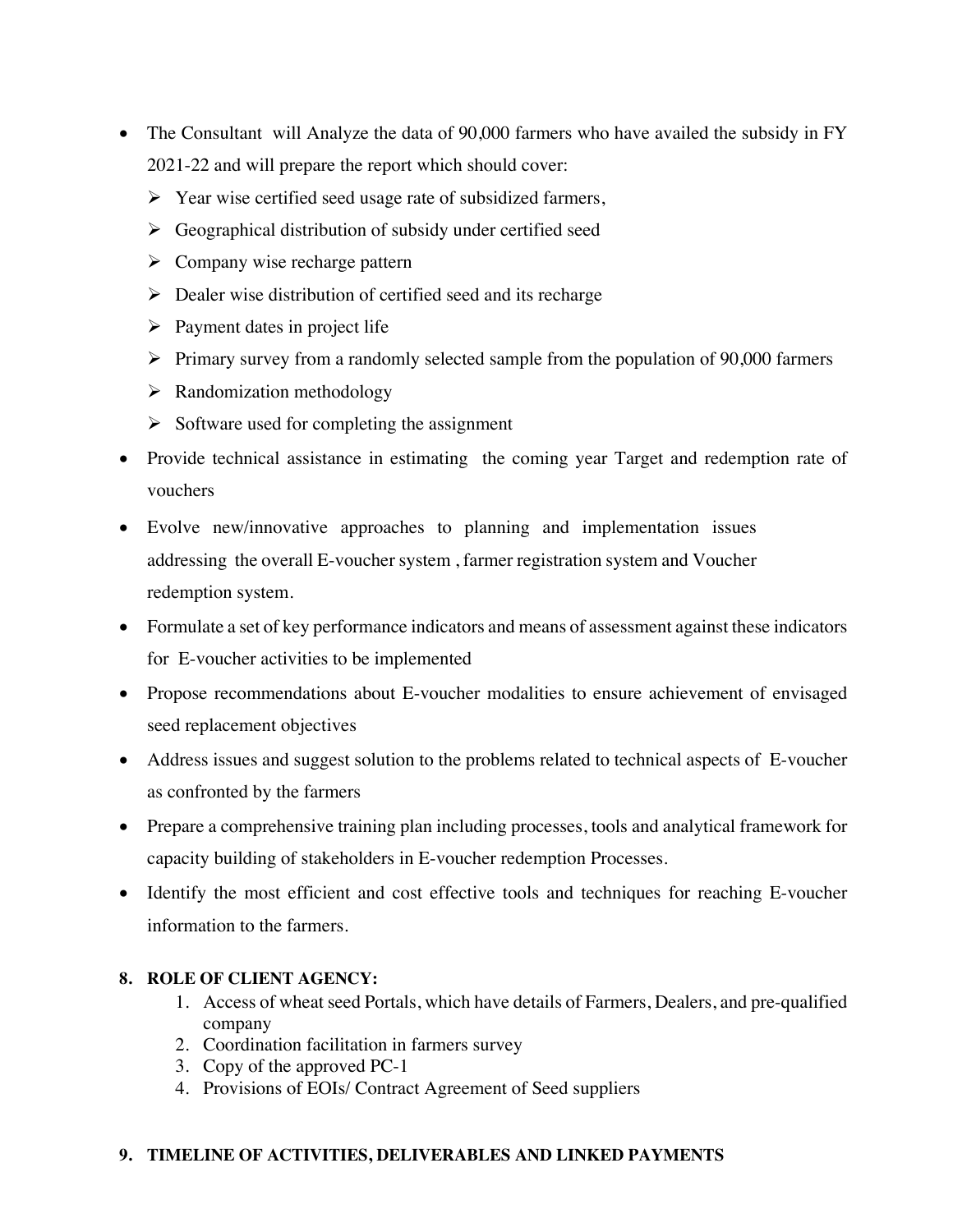| Sr. no.        | Activity                                                  | Amount (PKR) | Time Line (Days) |
|----------------|-----------------------------------------------------------|--------------|------------------|
| $\mathbf{1}$   | Inception report                                          |              |                  |
| $\overline{2}$ | Survey report of randomly selected<br>farmers/stakeholder |              |                  |
| 3              | Submission of Ist daft analysis                           |              |                  |
| $\overline{4}$ | Submission of Final analysis                              |              |                  |
| <b>Total</b>   |                                                           | Amount (PKR) | Time (Days)      |

Payments will be released on the acceptance of the following deliverables by the CTA after deduction of applicable taxes. Consultant will provide the deliverables within the prescribed timelines; at a quality acceptable to the Client (CTA):

### **10. REPORTING AND DELIVERABLES**

The consultant will provide services as mentioned in the Clause 10"Scope of Work" and Clause 6 "Timeline of Activities & Deliverables" and report to CTA

### **11. PERFORMANCE**

The consultant is required to fulfil the obligations mentioned in this contract unless otherwise mutually agreed in writing. If the consultant fails to complete the work as per the agreed terms and conditions, Agriculture Department holds the right to terminate the contract and the consultant will return the advance payment within 15 days after receiving the termination notice from Agriculture Department (if advance payment has been made)

### **12. GENERAL PROVISIONS**

General Provisions are attached as 'attachment 01'.

# **13. NOTICES**

If there are any notices, queries or comments concerning the contract from either party, written notification has to be sent to the following:

**For: For:**

# **Chief Technical Advisor, agriculture Delivery Unit Mr.**  Mr.

**………………..**

\_\_\_\_\_\_\_\_\_\_\_\_\_\_\_\_\_\_\_\_\_\_\_\_\_\_\_\_\_\_\_ \_\_\_\_\_\_\_\_\_\_\_\_\_\_\_\_\_\_\_\_\_\_\_\_\_\_ End of Contract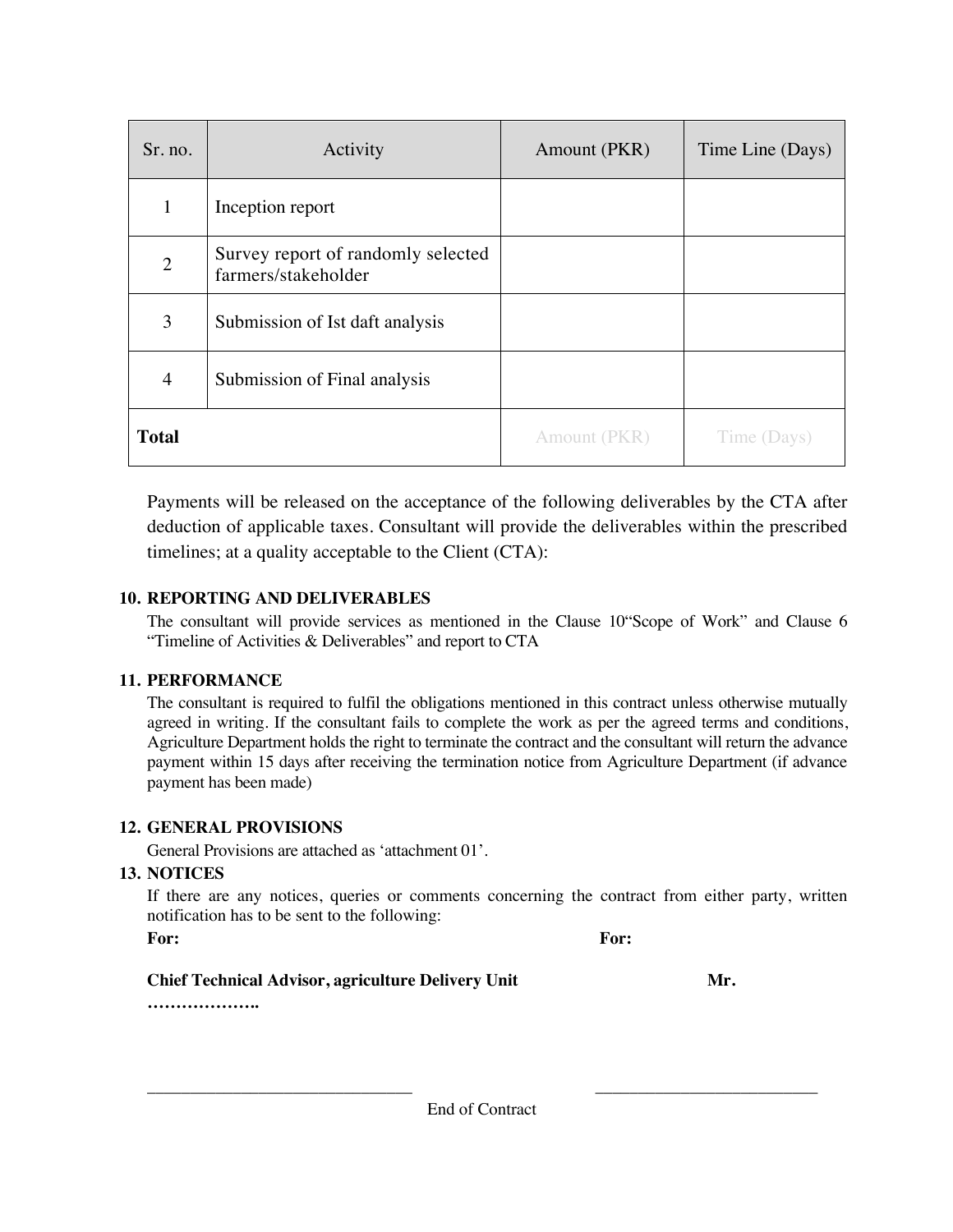#### **Attachment 01**

#### **GENERAL PROVISIONS**

#### **1. Independent Organization:**

It is understood and agreed that Consultant is furnishing services to CTA as an independent consultant, and nothing contained in the Contract between CTA and Consultant shall create any association, partnership, joint venture, employer-employee or agent-principal relationship.

#### **2. WARRANTIES**

- **I.** Services so performed by you at the Chief Technical Advisor (ADU) of Agriculture Department shall be performed in a good, timely and professional manner in accordance with all applicable standards. Services not in compliance with the preceding sentence or work product not accepted by the department shall be reperformed by you, at no additional cost to Agriculture Department. At all times during the performance of Services as Consultant, Agriculture Department shall have the right to inspect the work performed by you.
- **II.** No services or product delivered by you under this offer letter shall infringe any patent, trademark, copyright or any other proprietary right of a third party.
- **III.** You will comply with all applicable laws and regulations when performing the Services.

#### **3. PROFESSIONAL INTEGRITY, INDEPENDENCE AND COMPLIANCE**

- I. Your Services shall be governed by the Professional Ethics Statement and Policies of the Government of Punjab as amended from time to time;
- II. While rendering Services, you shall ensure your ability to be, and to appear to be, free of interest, whatever its actual effect, that might be regarded as being incompatible with the objectivity needed to carry out professional responsibilities with impartial judgment;
- III. You shall keep the secrets of Agriculture Department, Client and Project at all times, and shall not divulge any matters or things relating to Agriculture Department, Client and Project to any unauthorized person or utilize any secret or confidential knowledge or information acquired by Consultant.
- IV. You shall not, without Agriculture department's prior written permission, disclose to anyone outside or use, either during or after the expiry or termination of this contract period, any confidential information, intellectual property and other matters or material of Agriculture department or Client or Project, or any information or material received in confidence from third parties. Following the expiry of your tenure, you shall return on demand to Agriculture Department all such property in your possession belonging to Agriculture Department, whether or not containing confidential information, including, but not limited to, diskettes and other storage media, drawings, notebooks, reports, and other documents.
- V. You shall not disclose any information or material to any third party unless authorized by Agriculture Department. In addition, you shall not incorporate into any service or product used by Agriculture Department or Client or Project, any copyrighted materials of any third party, unless authorized in writing by Agriculture Department or the relevant third party as the case may be.
- VI. You shall at all times comply and do all things necessary to comply with the rules and regulations of all governments, ensure compliance with the applicable special mandatory and other contract requirements contained in the Contract.
- VII. All documents and materials including, but not limited to, reports, proposals, deliverables, data, work products, data residing on systems or premises, brochures, books, manuals, leaflets and stationery that will come in your possession during the course of this Agreement, shall always remain as Agriculture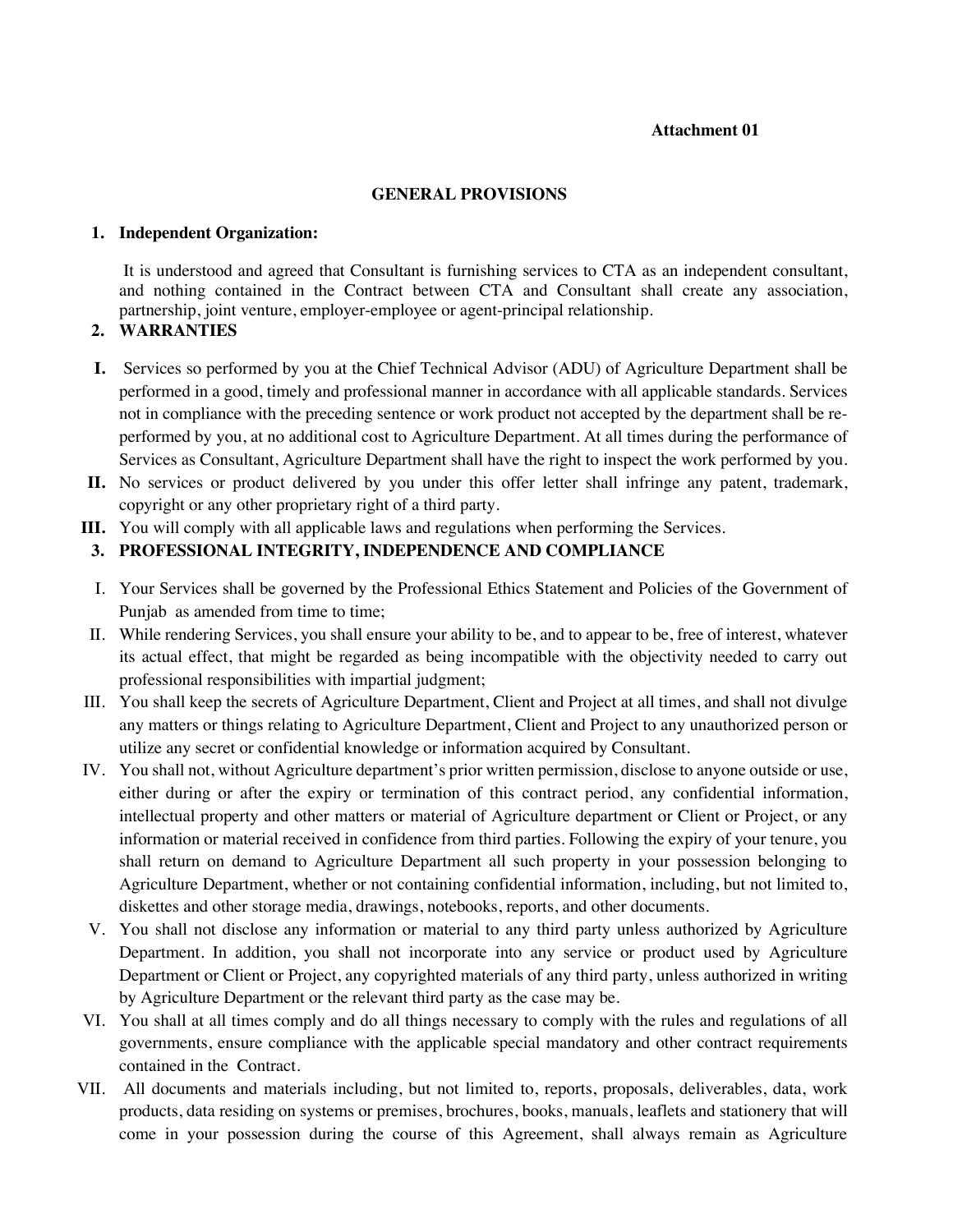Department's property. Such documents and material shall be immediately returnable to Agriculture Department on demand or as and when this Agreement has expired or has been terminated.

## **4. INTELLECTUAL PROPERTY RIGHTS**

Once submitted, the material under this contract shall become property of Chief Technical Advisor, Agriculture Department, and Government of Punjab. No document or any part thereof will be reused by the consultant without prior permission of the department.

## **5. TERMINATION**

- I. Without prejudice to any other rights or remedies which the Agriculture Department may have, the Agriculture Department may terminate this Agreement without liability to yourself, with immediate effect if:
- II. The performance of the Services is delayed, hindered or prevented by circumstances of force majeure for a period in excess of 10 days;
- III. The Consultant is incapacitated if:
	- a) (including by reason of illness or accident) from providing the Services for an aggregate period
	- b) is convicted of any criminal offence (other than an offence under any road traffic legislation in Pakistan or elsewhere for which a fine or non-custodial penalty is imposed); or
	- c) is in the reasonable opinion of the Agriculture Department Consulting and/or its partner or the End Client negligent and incompetent in the performance of the Services.
- IV. Either party may give notice in writing to the other terminating this Agreement with immediate effect if:
	- a) The other party commits any material breach of any of the terms of this Agreement and that breach (if capable of remedy) is not remedied within 7 days of notice being given requiring it to be remedied (and where such breach is not capable of remedy, the terminating party shall be entitled to terminate the Agreement with immediate effect);
	- b) An order is made or a resolution is passed for the winding-up of the other party or an administrator is appointed by order of the court or by other means to manage the affairs, business and property of the other party or a receiver and/or manager or administrative receiver is validly appointed in respect of all or any of the other party's assets or undertaking or circumstances arise which entitle the Court or a creditor to appoint a receiver and/ or manage or administrative receiver or which entitle the Court to make a winding-up or bankruptcy order or the other party takes or suffers any similar or analogous action (in any jurisdiction) in consequence of debt; or
	- c) The other party ceases, or threatens to cease, to carry on business.
	- d) The Agriculture Department shall be entitled to terminate this Agreement at any time without any written notice on the Consultant if the End Client Agreement terminates or if the funding for the Project is otherwise withdrawn or ceases.
	- e) The Agriculture Department may at any time by notice in writing terminate this Agreement with immediate effect if the Consultant is in persistent breach of any of its obligations under this Agreement, whether or not such breach is capable of remedy.
	- f) In any circumstances where the Agriculture Department has the right to terminate this Agreement it may instead, by serving written notice on the Consultant, opt to suspend the provision of the Services for a reasonable period and the Agriculture Department shall not be required to pay any Charges in respect of such period of suspension.
	- g) On termination of this Agreement for any reason the Consultant shall immediately deliver to the Agriculture Department: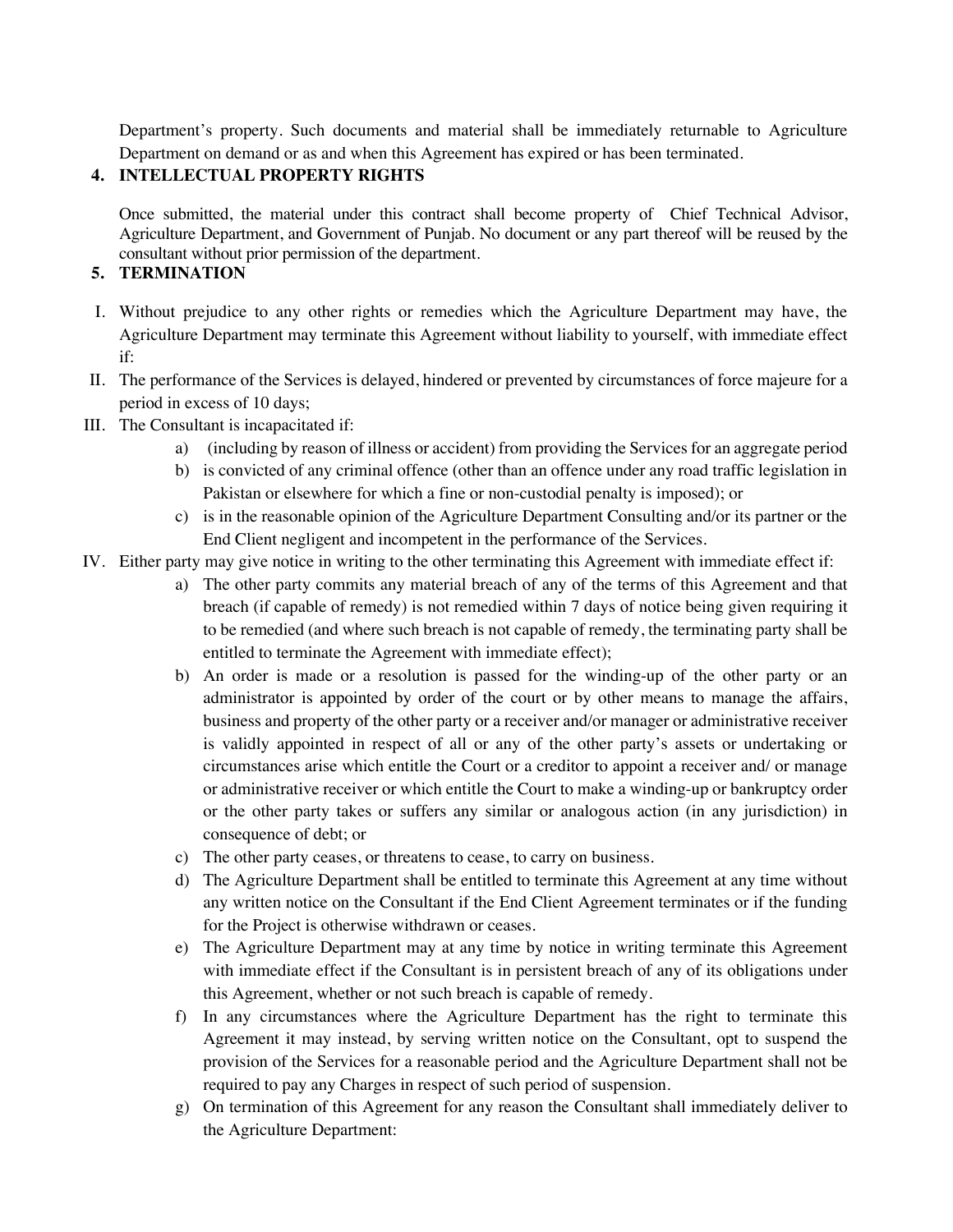- o All In-put Material and all copies of information and data provided by the Agriculture Department to the you for the purposes of this consultancy and the shall certify to the Agriculture Department that it has not retained any copies of In-put Material or other information or data, except for one copy which you may use for audit purposes only and subject to the confidentiality obligations; and
- o All specifications, programs (including source codes) and other documentation comprised in the Transferred Deliverables and existing at the date of such termination, whether or not then complete and all Intellectual Property Rights in such materials shall automatically pass to the Agriculture Department.
- h) If you fail to fulfill your obligations under this offer letter, the Agriculture Department may enter your premises and take possession of any items which should have been returned under it. Until they have been returned or repossessed, you shall be solely responsible for their safe keeping.
- i) During the period between service of a notice of termination and the effective date of termination, you shall provide the Agriculture Department with all reasonable assistance and information to enable an efficient handover to a new service provider (or to the Agriculture Department).
- j) Termination of this letter, however it arises, shall not affect or prejudice the accrued rights of the parties as at termination or the continuation of any provision expressly stated to survive, or implicitly surviving, termination.
- k) The Agriculture Department shall pay the Charges up to the effective date of termination of the contract.

# **6. CONFIDENTIALITY**

For the purposes of this Article 15:

- 6.1 The "Disclosing Party" is the party which discloses Confidential Information to, or in respect of which Confidential Information comes to the knowledge of, the other party; and
- 6.2 The "Receiving Party" is the party which receives Confidential Information relating to the other party.
- 6.3 The Receiving Party shall take all necessary precautions to ensure that all Confidential Information it receives under or in connection with this Agreement:
- 6.4 You shall ensure you are aware of confidentiality obligations under this Agreement.
- 6.5 In the event that you fail to comply with this Article15, Agriculture Department reserves the right to terminate this Agreement by notice in writing with immediate effect.
- 6.6 The provisions under this Article 15 are without prejudice to the application of the Official Secrets Act 1923 (Pakistan) to any Confidential Information.
- 6.7 You acknowledge that Agriculture Department is subject to the Information Disclosure Requirements and shall assist and co-operate with the Agriculture Department.
- 6.8 Where you receive a Request for Information, you shall:
	- o As soon as reasonably practicable after receipt and in any event within five Working Days of receipt, forward the Request for Information to the Agriculture Department; and
	- o Provide all necessary assistance as reasonably requested by the Agriculture Department to enable the Agriculture Department to respond to any obligation under applicable law in this regard.
	- o You acknowledge that any lists or schedules provided by it outlining Confidential Information are of indicative value only and that the Agriculture Department may nevertheless be obliged to disclose Confidential Information in accordance with the Information Disclosure Requirements or where such Confidential Information has entered the public domain or been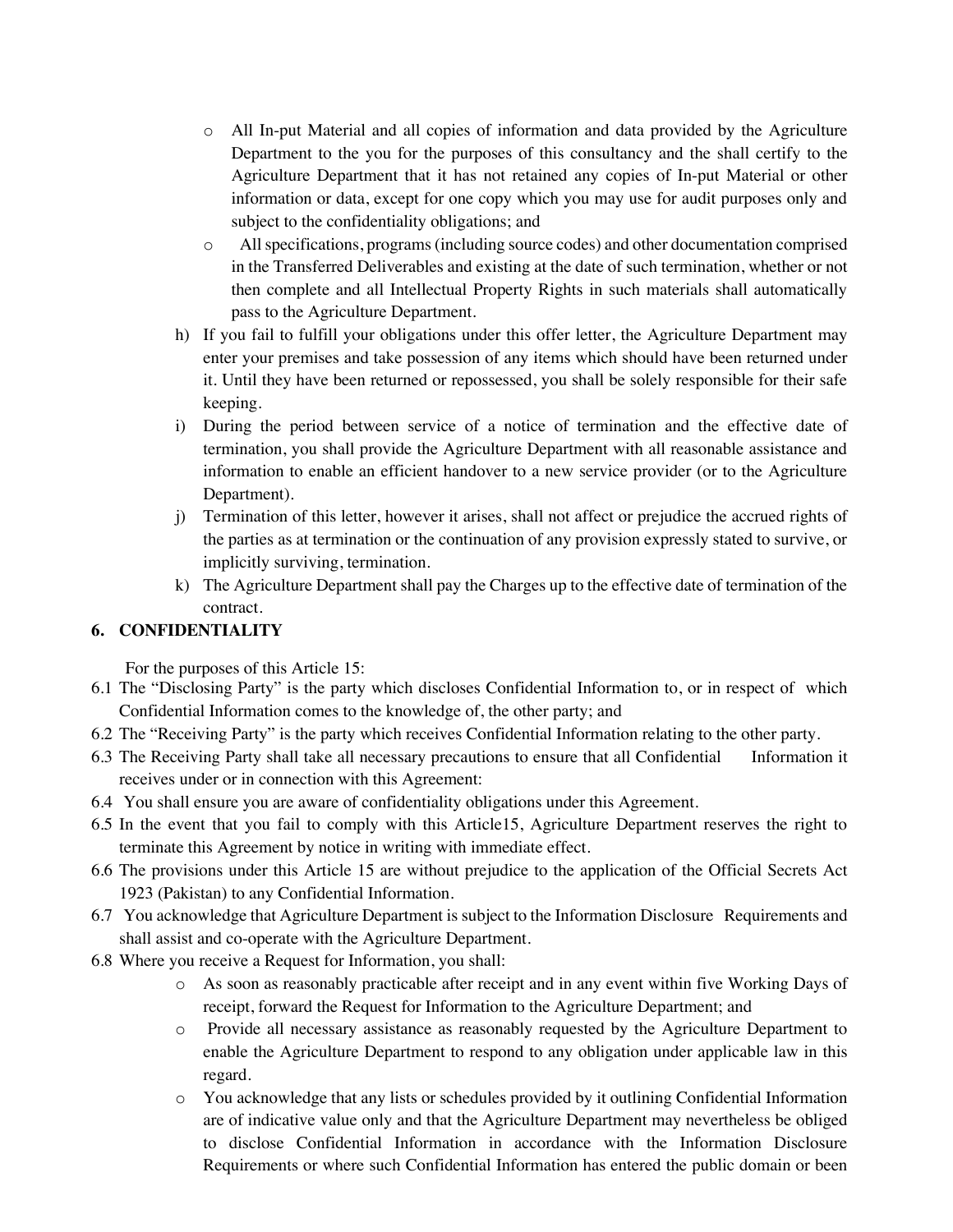treated by you as non-confidential since the date when it was disclosed to the Agriculture Department.

#### o

#### **7. TRANSFERRED DELIVERABLES**

For the purposes of this agreement, the following shall be "Transferred Deliverables": All reports and Data including maps, diagrams, drawings, specifications, plans, statistics, calculations, databases, software and supporting records or materials acquired, compiled or prepared by you in the performance of contract. You shall, upon completion of this tenure, deliver all such documents and data to Agriculture Department. You may not retain copies of such documents and data and shall not use them for purposes unrelated to this Agreement without the prior written consent of Agriculture Department.

#### **8. COMPLIANCE WITH LAWS**.

Each party shall comply with all applicable laws, ordinances, rules and regulations of Federal, state, and local governments and agencies relating to or affecting the work to be performed under the Contract.

#### **9. Inspection/Acceptance**:

The Consultant shall tender for acceptance only items that conform to the requirements of the Contract. CTA reserves the right to reject or revoke acceptance of any non-conforming items, and to inspect or test any supplies or services tendered for acceptance. CTA may require repair or replacement of nonconforming items or re-performance of nonconforming services at no increase in contract price.

#### 10. **Modifications**:

The scope of work and other terms and conditions contained in the Contract shall not be added to, modified, superseded or otherwise changed except by a writing signed by Chief Technical Advisor, Agriculture Delivery Unit). In no event shall Chief Technical Advisor, Agriculture Delivery Unit) be liable to the consultant for payment for any extra work the consultant performs in addition to that required under the Scope of Work herein unless the consultant performs such work by written modification of the contract by the Chief Technical Advisor, Agriculture Delivery Unit) and unless the contract is amended accordingly. No Officer, Director, employee or agent of Chief Technical Advisor, Agriculture Delivery Unit) is authorized to direct any extra work by oral order.

#### 11. **Force Majeure:**

The Consultant shall not be liable for forfeiture of its Performance Guaranty or termination/ blacklisting for default if and to the extent that it's delay in performance or other failure to perform its obligations under the Contract is the result of an event of Force Majeure. For the purposes of this clause Force Majeure means an act of nature or an event beyond the control of the Consultant and not involving the Consultant's fault or negligence directly or indirectly purporting to mis planning, mismanagement and/or lack of foresight to handle the situation. Such events may include but are not restricted to acts of the Procuring Agency in its sovereign capacity, wars or revolutions, fires, floods, earthquakes, strikes, epidemics, quarantine restrictions and freight embargoes. If a Force Majeure situation arises, the Consultant shall promptly notify the Procuring Agency in writing with sufficient and valid evidence of such condition and the cause thereof. The Committee constituted for Redressal of grievances, shall examine the pros and cons of the case and all reasonable alternative means for completion of purchase order/scope of work under the Contract and shall submit its recommendations to the competent authority. However, unless otherwise directed by the Procuring Agency in writing, the Consultant shall continue to perform its obligations under the Contract as far as is reasonably practical and shall seek reasonable alternative means for performance not prevented by the Force Majeure event.

In the event that performance of this Contract in the reasonable opinion of either party is made impossible by *force majeure*, then either party shall so notify the other in writing and Chief Technical Advisor, Agriculture Delivery Unit) shall either (a) terminate the Contract or (b) authorize the Consultant to complete performance